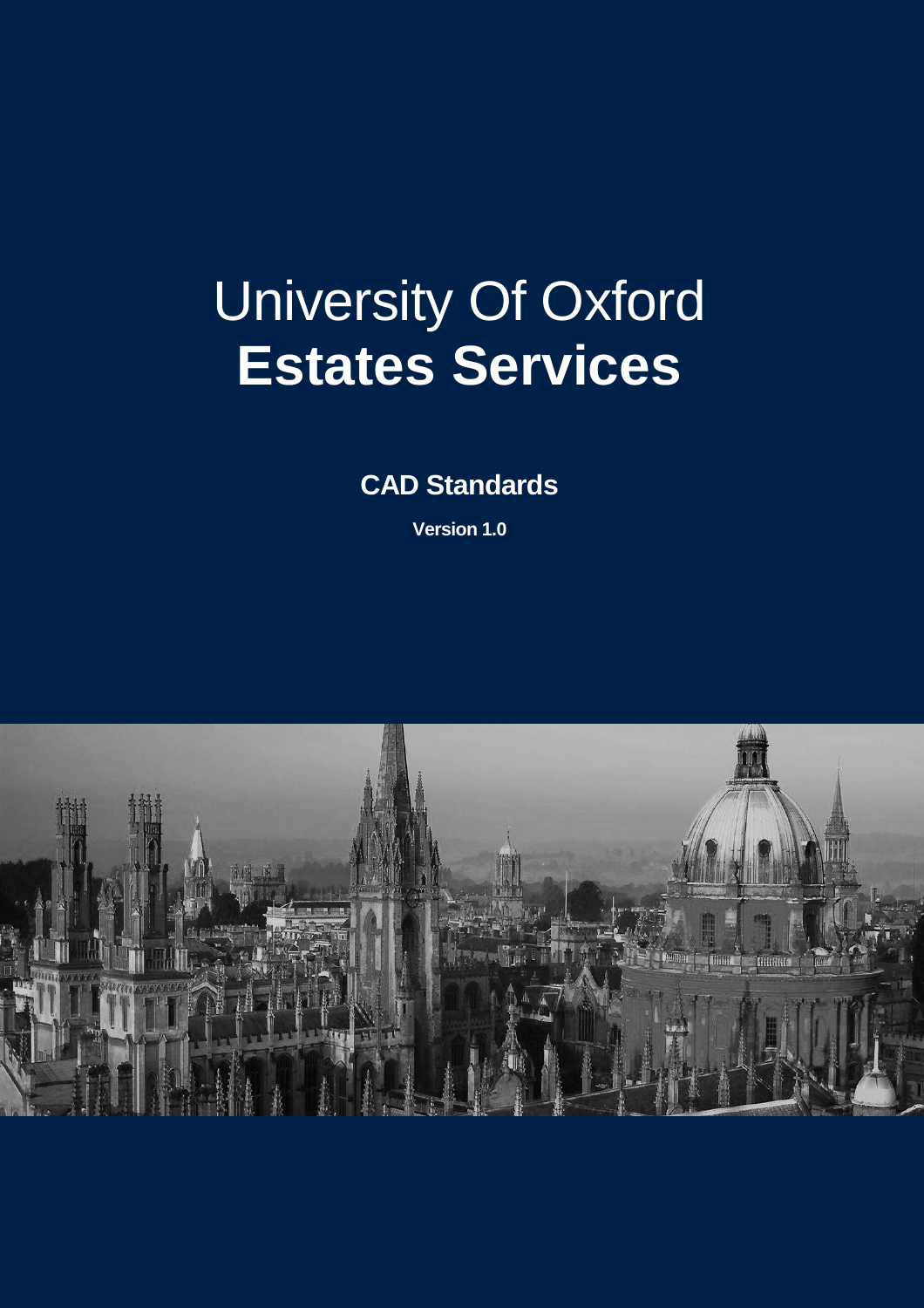| <b>Type of document</b>                                      | Standard                                                                                             |
|--------------------------------------------------------------|------------------------------------------------------------------------------------------------------|
| <b>Topic</b>                                                 | <b>CAD Standards</b>                                                                                 |
| Intended audience                                            | External parties producing CAD<br>drawings on behalf of Oxford<br><b>University Estates Services</b> |
| <b>Security level</b><br>(public, internal,<br>confidential) | <b>Public</b>                                                                                        |
| <b>Other relevant</b><br>documentation                       | <b>O&amp;M Philosophy Document</b>                                                                   |



| <b>Version</b> | <b>Date</b> | <b>Author</b> | <b>Comments</b>          |
|----------------|-------------|---------------|--------------------------|
| 1.0            | 20/02/2018  | DS/LH         | <b>First Issue</b>       |
| 0.95           | 16/11/2017  | DS/LH         | Draft for Approval       |
| 0.9            | 11/07/2017  | DS/LH         | <b>Draft for Comment</b> |
|                |             |               |                          |
|                |             |               |                          |
|                |             |               |                          |
|                |             |               |                          |
|                |             |               |                          |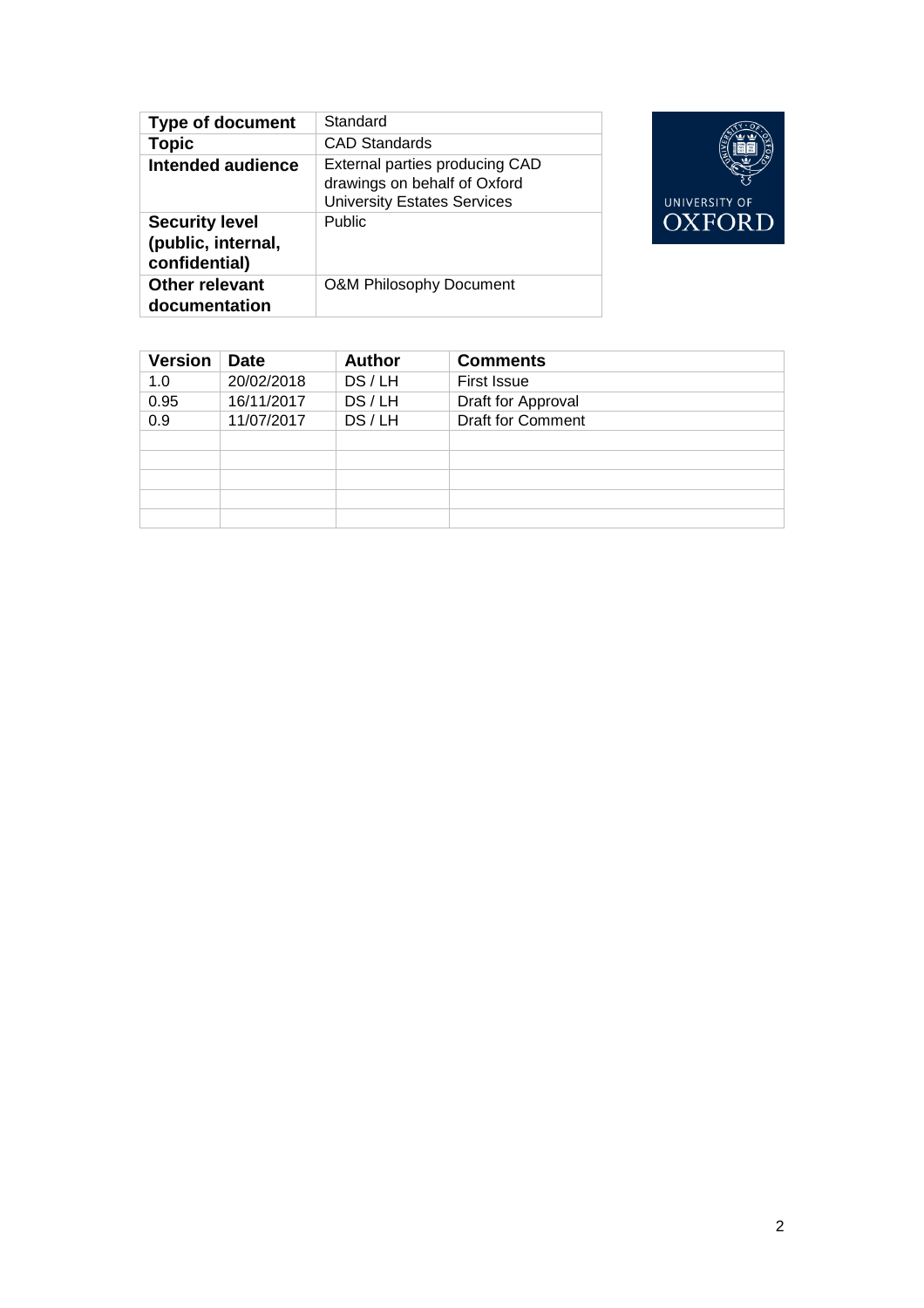## **TABLE OF CONTENTS**

| 1.               |      |                                                           |  |
|------------------|------|-----------------------------------------------------------|--|
|                  | 1.1. |                                                           |  |
|                  | 1.2. |                                                           |  |
|                  | 1.3. |                                                           |  |
|                  | 1.4. |                                                           |  |
| 2.               |      |                                                           |  |
| 3.               |      |                                                           |  |
|                  | 3.1. |                                                           |  |
|                  | 3.2. | Drawing Requirements for Incoming CAD Data and Drawings 6 |  |
| $\overline{4}$ . |      |                                                           |  |
|                  | 4.1. |                                                           |  |
|                  | 4.2. |                                                           |  |
|                  | 4.3. |                                                           |  |
|                  | 4.4. |                                                           |  |
|                  | 4.5. |                                                           |  |
|                  | 4.6. |                                                           |  |
|                  | 4.7. |                                                           |  |
|                  | 4.8. |                                                           |  |
| 5.               |      |                                                           |  |
|                  | 5.1. |                                                           |  |
|                  | 5.2. |                                                           |  |
| 6.               |      |                                                           |  |
|                  | 6.1. |                                                           |  |
| 7.               |      |                                                           |  |
| 8.               |      |                                                           |  |
| 9.               |      |                                                           |  |
| 10.              |      |                                                           |  |
|                  |      |                                                           |  |
|                  |      |                                                           |  |
|                  |      |                                                           |  |
|                  |      |                                                           |  |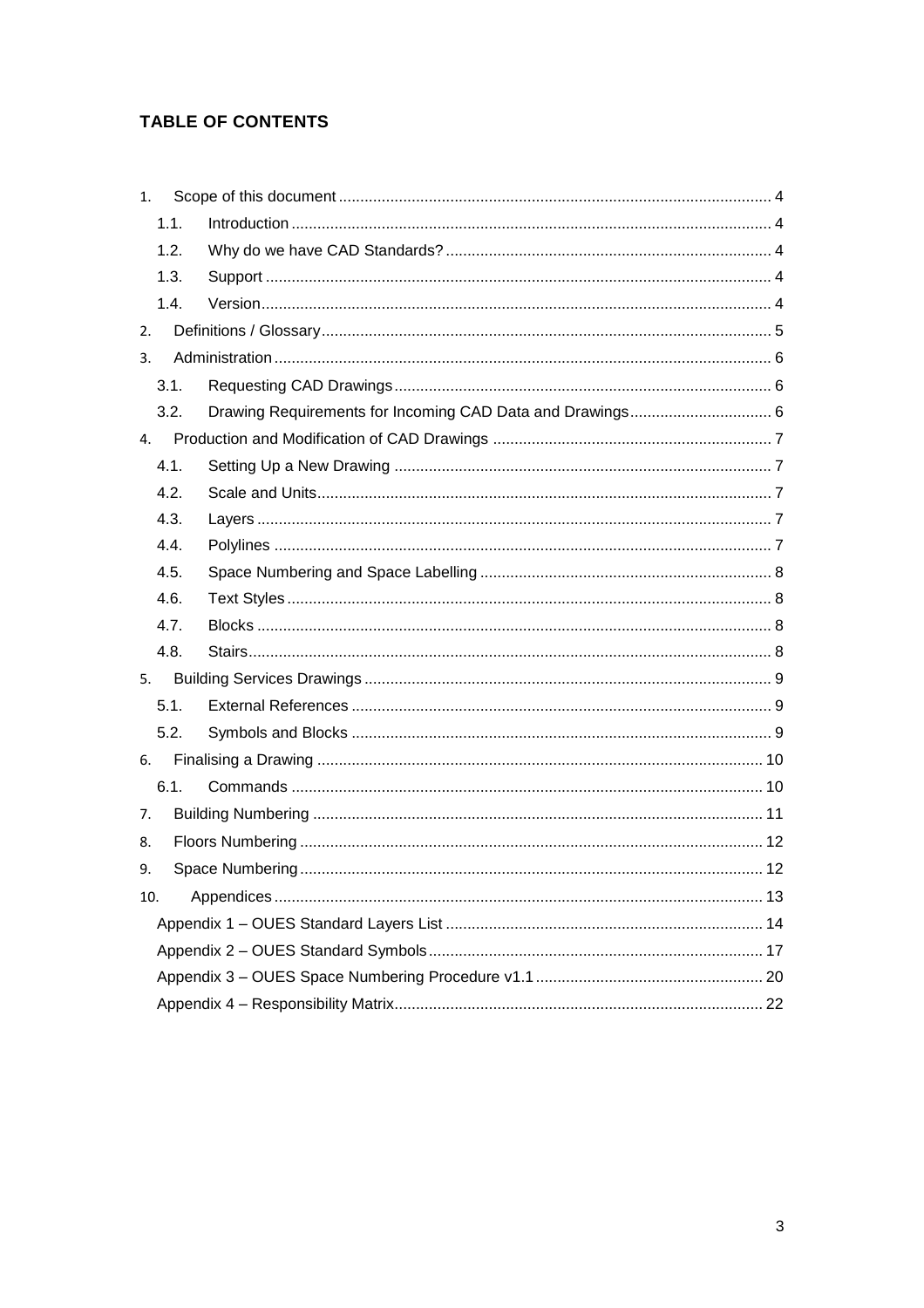## <span id="page-3-0"></span>**1. Scope of this document**

#### <span id="page-3-1"></span>**1.1. Introduction**

This document provides guidelines for how CAD drawings should be created and/or modified for the University of Oxford.

The CAD standards outlined in this document apply to all CAD data and/or files, in ".dwg" format, which are either created or modified for the University of Oxford. All parties working for or on behalf of the University of Oxford must adhere to these CAD standards.

It is the responsibility of the Oxford University Estates Services (OUES) Capital Projects team, or the individuals appointed to represent that team, to ensure that all external contractors, consultants and any other third parties working on University of Oxford projects are aware of and adhere to these CAD standards.

#### <span id="page-3-2"></span>**1.2. Why do we have CAD Standards?**

OUES has CAD standards to improve the accuracy and consistency of all of its drawings, to ensure compliance with our processes and to make our building records easier to manage.

If these standards are not adhered to, this creates additional work for OUES who will need to modify the files so that they comply with our CAD standards, resulting in a less efficient process flow. Having CAD standards for OUES Staff also makes collaborative work between teams / departments easier and more effective.

#### <span id="page-3-3"></span>**1.3. Support**

In the first instance all enquiries should directed to the relevant Project Manager or the Capital Projects team.

Any technical queries can be sent to the Estates CAD Team [cad@admin.ox.ac.uk](mailto:cad@admin.ox.ac.uk)

#### <span id="page-3-4"></span>**1.4. Version**

Please ensure that you have the latest version of this document. The latest version can be downloaded from the following location

[http://www.admin.ox.ac.uk/estates/ourservices/repairsandmaintenance/guidanceforcontractor](http://www.admin.ox.ac.uk/estates/ourservices/repairsandmaintenance/guidanceforcontractors/) [s/](http://www.admin.ox.ac.uk/estates/ourservices/repairsandmaintenance/guidanceforcontractors/)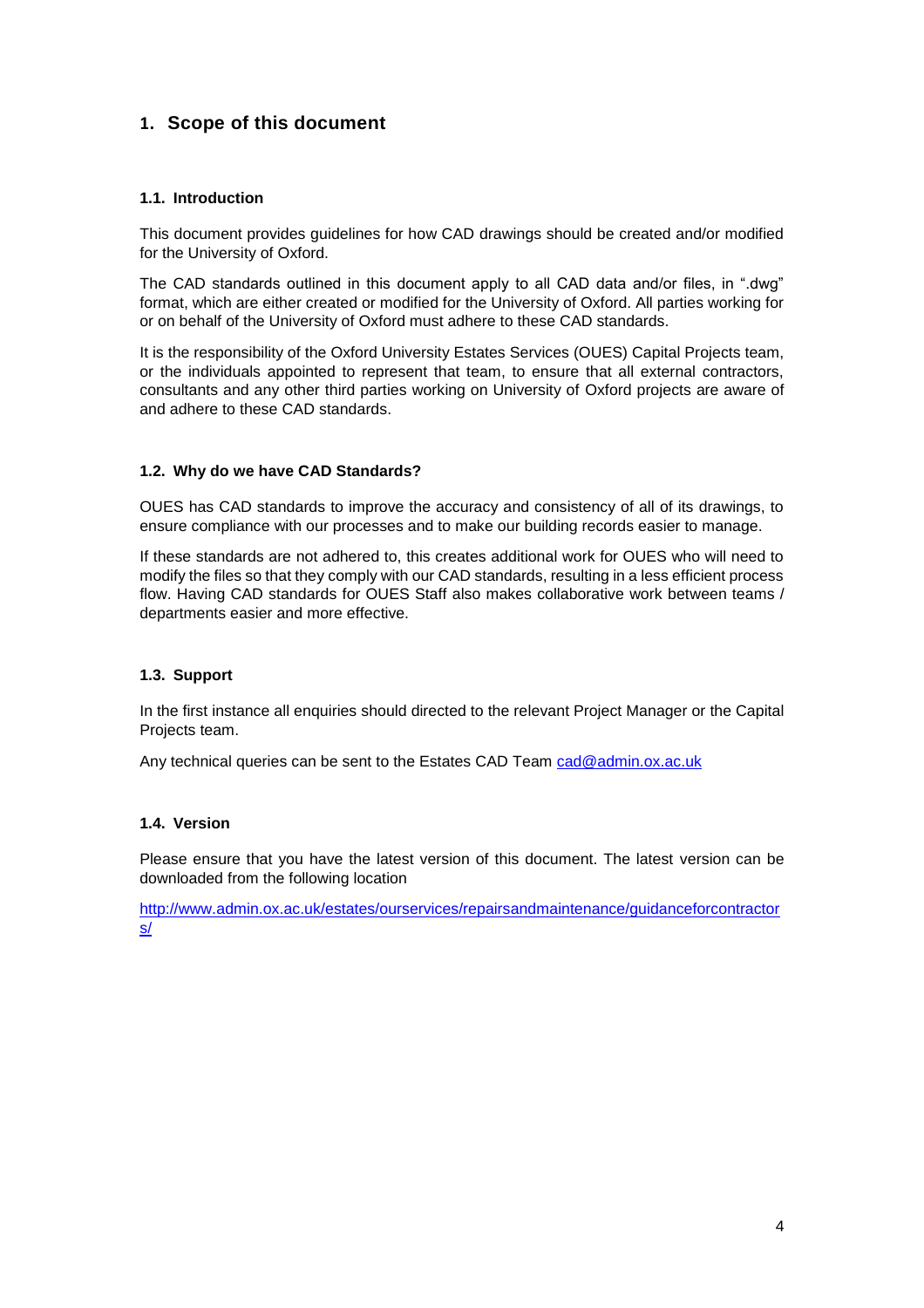## <span id="page-4-0"></span>**2. Definitions / Glossary**

| <b>Block</b>           | A block is a collection of objects that are combined into a single<br>named object.                                                                                              |
|------------------------|----------------------------------------------------------------------------------------------------------------------------------------------------------------------------------|
| CAD                    | Computer Aided Design. The software package we use is<br>called AutoCAD. All files will be saved in AutoCAD 2010 format.                                                         |
| <b>Extract drawing</b> | A drawing containing multiple objects in multiple locations<br>overlaid on an OS mapping background.                                                                             |
| <b>GIA</b>             | Gross Internal Area. The total area on each level / floor.<br>Calculated using the area inside all external walls, excluding<br>features such as voids.                          |
| GIS                    | Geographic Information System used to capture, store,<br>manipulate, analyze, manage, and present spatial or<br>geographic data.                                                 |
| Layers                 | A layer has a number of states and properties that define its<br>display and behaviour in the drawing.                                                                           |
|                        | A state is a condition of a layer that can have one of two values,<br>for instance, On/Off or Freeze/Thaw.                                                                       |
| <b>M&amp;E Service</b> | Mechanical and Electrical building services, e.g. lighting, power,<br>data, air conditioning, water supply, drainage, etc.                                                       |
| Model Space            | The model space is a 3-dimenional drawing / modelling area in<br>which you draw objects and entities in real world units, e.g. full<br>size at a scale of 1:1.                   |
| <b>NUA</b>             | Net Usable Area. The usable area of a room running along the<br>internal face of all walls, excluding features such as columns.                                                  |
| <b>OUES</b>            | <b>Oxford University Estates Services</b>                                                                                                                                        |
| OS                     | <b>Ordnance Survey</b>                                                                                                                                                           |
| Paper Space            | The paper space is a 2-dimensional drawing mode in which you<br>can group various "views" of a 3-dimensional drawing in "holes"<br>of the paper called "viewports" for plotting. |
| Polyline               | A polyline is a connected sequence of line segments created as<br>a single object. You can create straight line segments, arc<br>segments, or a combination of the two.          |
| Site Areas and Regions | Site areas and regions are geographical areas in and around<br>Oxford that are used to group buildings and properties. These<br>do not have any meaning or use outside of OUES.  |
| XREF                   | External Reference. This is a file which is attached or overlaid<br>in the current drawing and is not editable unless the original file<br>is opened.                            |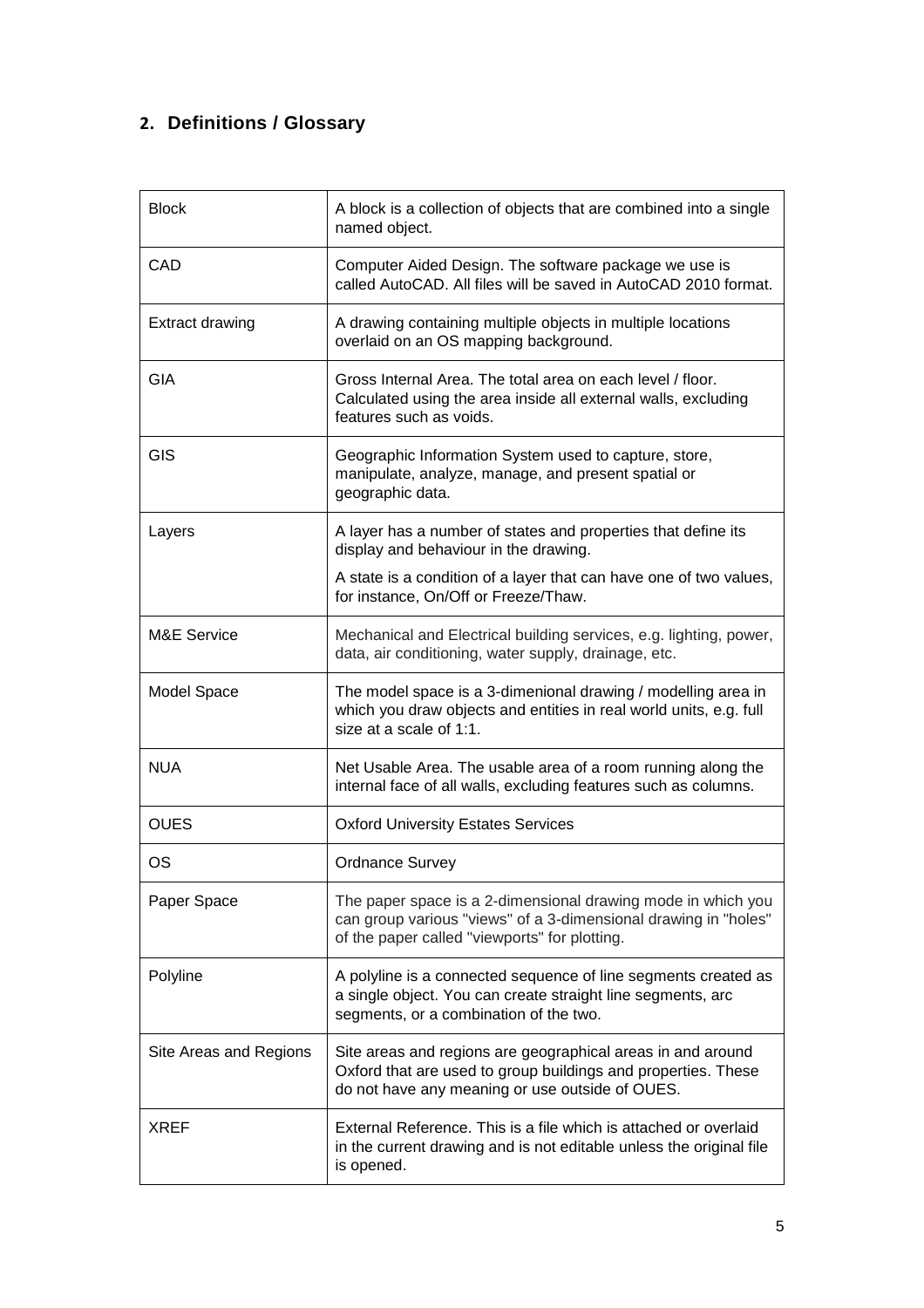## <span id="page-5-0"></span>**3. Administration**

#### <span id="page-5-1"></span>**3.1. Requesting CAD Drawings**

In the interest of security, all University building information, such as floor plans and other building construction information, whether electronic in AutoCAD (.dwg) or Portable Document Format (.pdf) format or paper hard copies, must be accessed through appropriate channels (as set out below).

Paper hard copies can also be provided to internal staff within the University.

Ordnance Survey mapping data is available in the aforementioned formats, however any parties not working for the University on a framework agreement should enquire for more information regarding licensing.

The following guidance applies to University staff and external companies requesting access to information.



#### <span id="page-5-2"></span>**3.2. Drawing Requirements for Incoming CAD Data and Drawings**

Architectural floor plans and cross sectional drawings shall be provided to the Estates CAD team at the following stages of the project: For both internally and externally managed projects,

- Developed Design Stage once the design has reached such a stage that further major room layout changes are unlikely;
- Construction Stage if there are any major changes to layout following the detailed design and tendering processes;
- "As Built" Stage within 1 calendar month of project completion.

All post completion ("as built") project drawings shall be provided to OUES in native AutoCAD (.dwg) format in compliance with all requirements set out in the CAD Standards section of this document.

All CAD data and drawings should be sent to [cad@admin.ox.ac.uk](mailto:cad@admin.ox.ac.uk)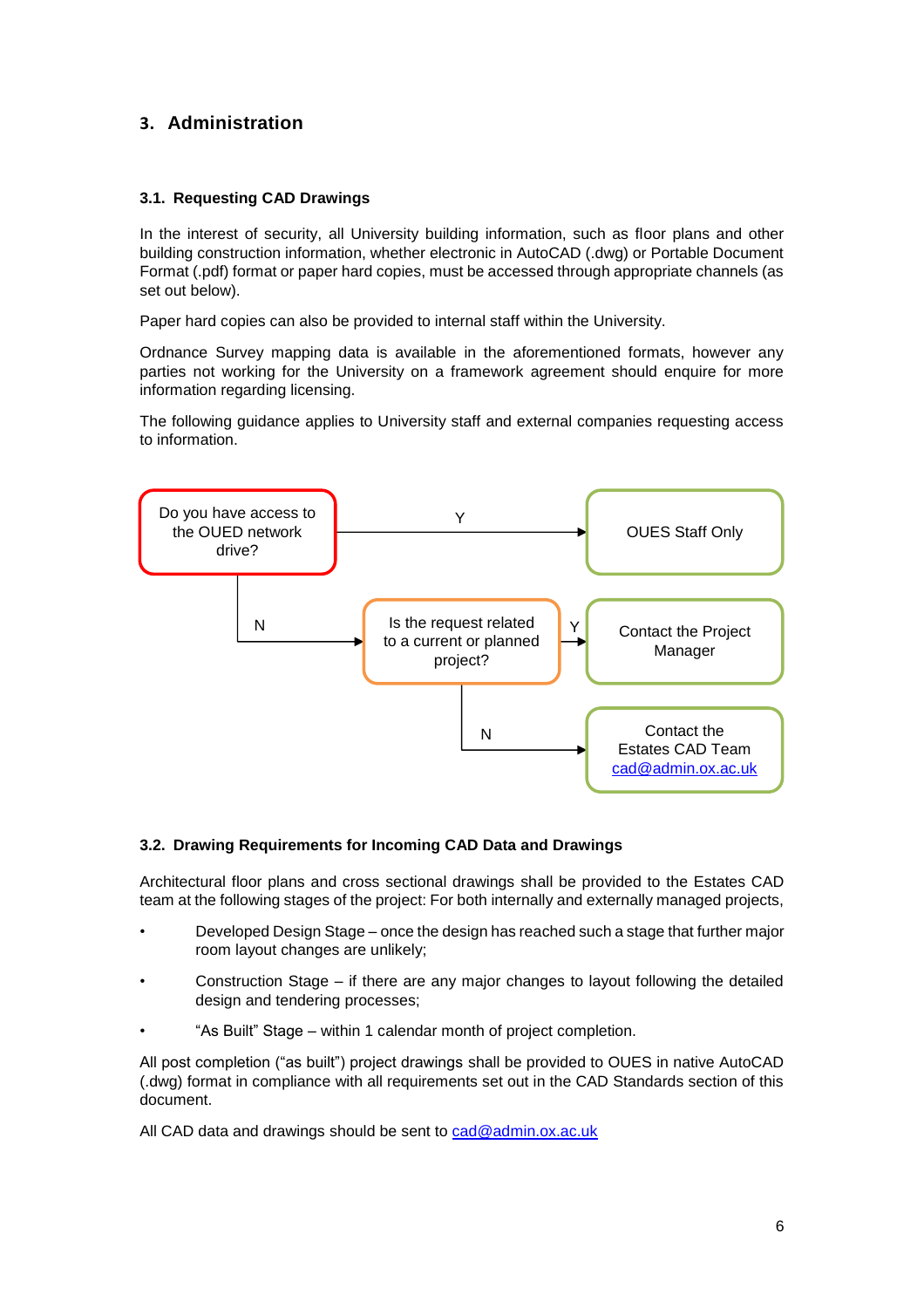## <span id="page-6-0"></span>**4. Production and Modification of CAD Drawings**

This section covers the two main types of drawings managed within OUES.

- General Arrangement floor plans (Section 4)
- Mechanical & Electrical (M&E) services layouts (Section 5)

#### <span id="page-6-1"></span>**4.1. Setting Up a New Drawing**

Where possible, all drawings shall be produced in AutoCAD and be in 2D format. If the drawing is not produced in AutoCAD, then it should be exported to the native AutoCAD ".dwg" file format. It is the responsibility of the person exporting the data to ensure that all necessary data is present in the exported file and that it is not corrupted in any way.

All drawings should be produced using the latest version of AutoCAD available and shall be saved in AutoCAD 2010 format to ensure compatibility with other University of Oxford systems.

A separate drawing shall be provided for each level of a building, with the exception of splitlevel floors and mezzanine levels, which should be included on the same drawing as the level below it.

All buildings should be drawn so that they are orientated with North at the top of the drawing. All floors of a building shall be drawn in the same orientation.

All drawing objects must be on the correct standard layer (See table below listing all standard layers). If additional layers are needed, these must be agreed with the Estates CAD Team.

All drawings objects must be 'by layer' for all properties (colour, line type, line weight, etc.).

#### <span id="page-6-2"></span>**4.2. Scale and Units**

All drawings should be drawn in Model Space at a scale of 1:1 where one drawing unit = 1mm. Angles should be shown in decimal degrees and measured anti-clockwise with 0 measured as a horizontal line drawn to the right. The preferred scales for use are: 1:1, 1:10, 1:20, 1:50, 1:100, 1:200, 1:250, 1:500. Larger scales can be used if required for exceptionally large buildings, and the scale should be clearly displayed on the title block of the drawing.

#### <span id="page-6-3"></span>**4.3. Layers**

A list of standard layers to be used for all floor plan drawings can be found under Section 12, Appendix 1 of this document. Mechanical and electrical (M&E) services layers do not need to be included in any General Arrangement floor plan drawings.

#### <span id="page-6-4"></span>**4.4. Polylines**

All drawings should have a room area polyline showing the net usable area (NUA) of all spaces. This should be drawn in an anti-clockwise direction around the internal boundary of all spaces, excluding features such as columns, voids and any areas that are less than 1.5 metres in height. Areas to be excluded should be drawn around in a clockwise direction. All drawings should also have a gross internal area (GIA) polyline drawn around the internal boundary of the external walls of the building, drawn in an anti-clockwise direction, excluding any voids or unusable space.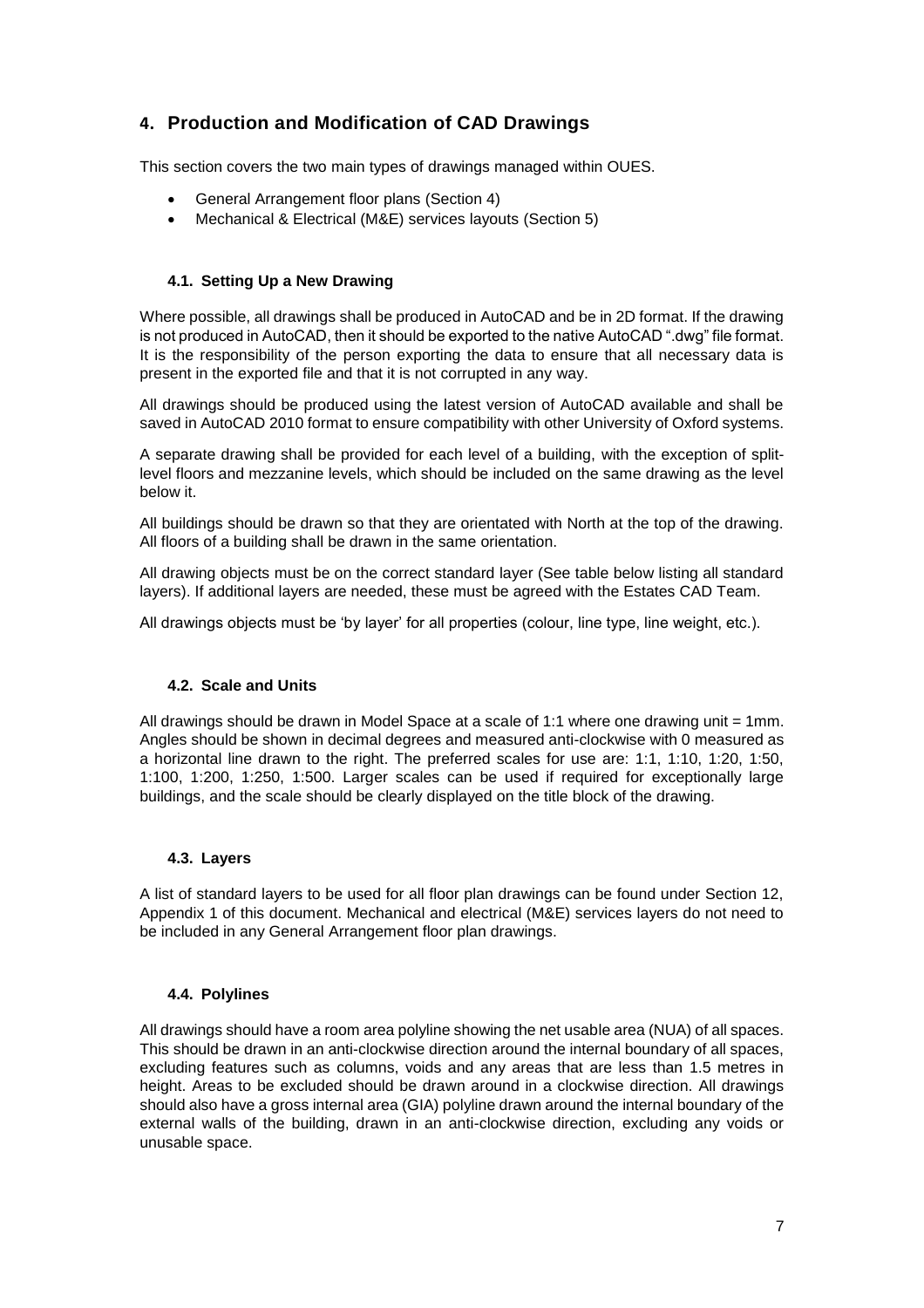#### <span id="page-7-0"></span>**4.5. Space Numbering and Space Labelling**

Using the ILB "lisp" macro which can be initiated by typing "ilb" into the command bar, follow the prompts to insert MText objects for Space Code, Space Area and Space Name of all room area polylines within the drawing ensure that the insertion point of all MText objects are within the polyline boundary that they refer to. To allow successful uploading of the drawing to the Planon database, ensure that if there any voids or columns within the space, the insertion point of the MText objects should not be inserted into these areas.

#### <span id="page-7-1"></span>**4.6. Text Styles**

Text should be standardised to STANDARD Arial. All drawings will have standard text heights of 2.5mm, 3.5mm, 5.0mm or 7.0mm and a width no greater than 1 at a scale of 1:1. For example a drawing drawn at 1:100 would have a text height (in Model Space) of 250mm, and the height of the text in Paper Space would be 2.5mm.

Blocks and Title blocks should be left in the text style they were made in and not changed to Standard Arial.

The standard text style in all drawings should be labelled as "OUES Standard".

#### <span id="page-7-2"></span>**4.7. Blocks**

Blocks should be avoided. If they must be included, they should be drawn on layer 0 and then inserted to the appropriate layer.

#### <span id="page-7-3"></span>**4.8. Stairs**

Stairs should be drawn 'looking upwards', for example, any under stairs cupboards etc., should appear in full on the lowest level drawing and the stairs over appear on the drawing for the floor above. Up arrows should only be used on staircases and ramps.

Staircase plans on general arrangement drawings must have break lines that coincide when stairs are split between the drawings for different floors.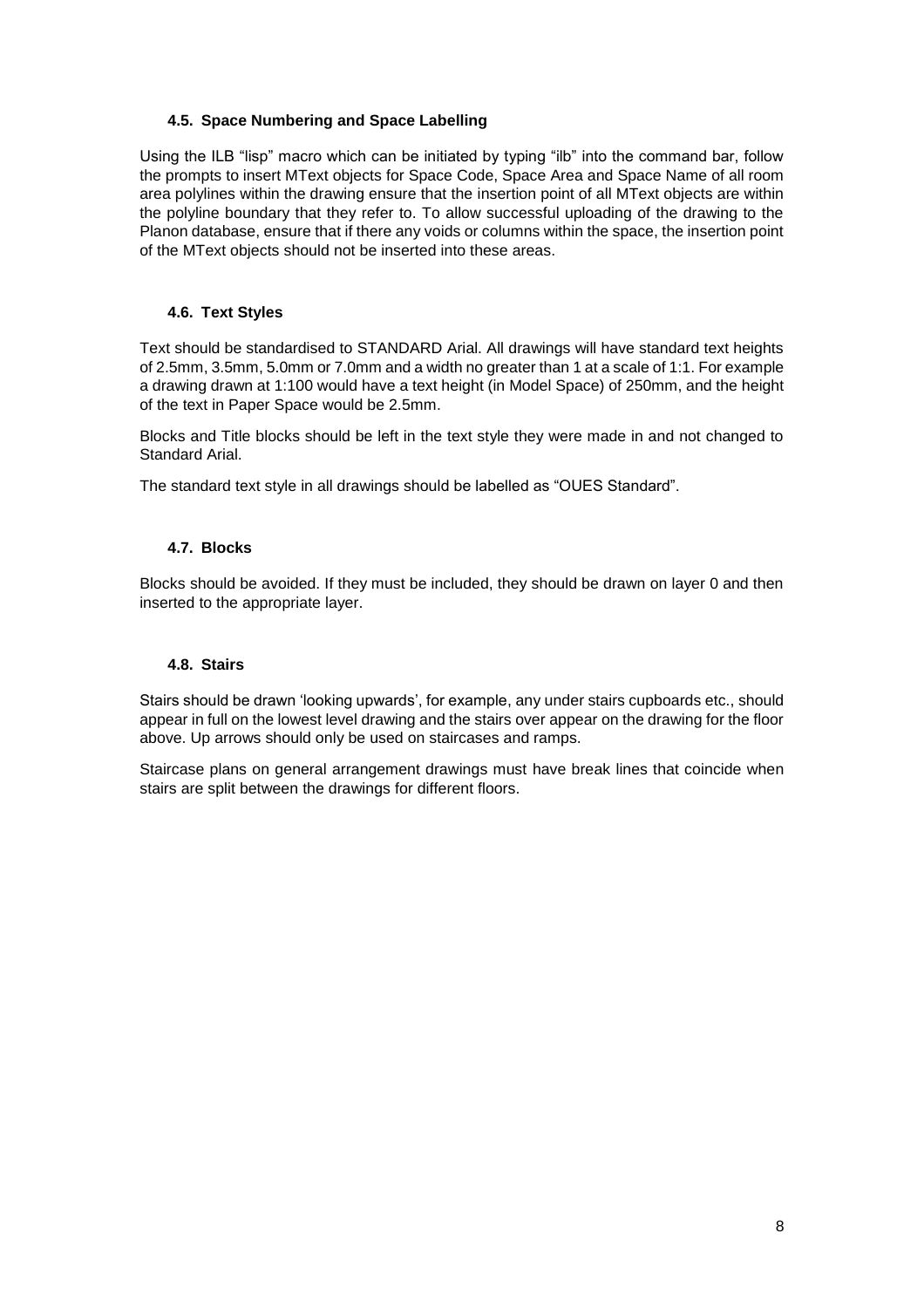## <span id="page-8-0"></span>**5. Building Services Drawings**

In addition to the points set out in section 4 of this document, the following points should be adhered to when producing or modifying a Mechanical, Electrical or other Building Services drawing:

#### <span id="page-8-1"></span>**5.1. External References**

All floor plan drawings showing Building Services information of any type should display the General Arrangement floor plan for the relevant building and level as an externally referenced (XREF) ".dwg" file.

This is necessary to ensure that, when the General Arrangement floor plan file is updated, the layout is automatically updated on the Building Services drawing, thereby removing the need for manual updates.

It is recommended that all the XREF layers are set to "Colour 8" when attached to Building Services drawings so as to bring emphasis to the Building Services objects.

#### <span id="page-8-2"></span>**5.2. Symbols and Blocks**

The University has a standard set of Mechanical & Electrical symbols (see Section 12, Appendix 2), which should be used when producing and modifying system layouts and schematics.

The latest version of OUES Standard Symbols can be downloaded from the Estates CAD team:

[cad@admin.ox.ac.uk](mailto:cad@admin.ox.ac.uk)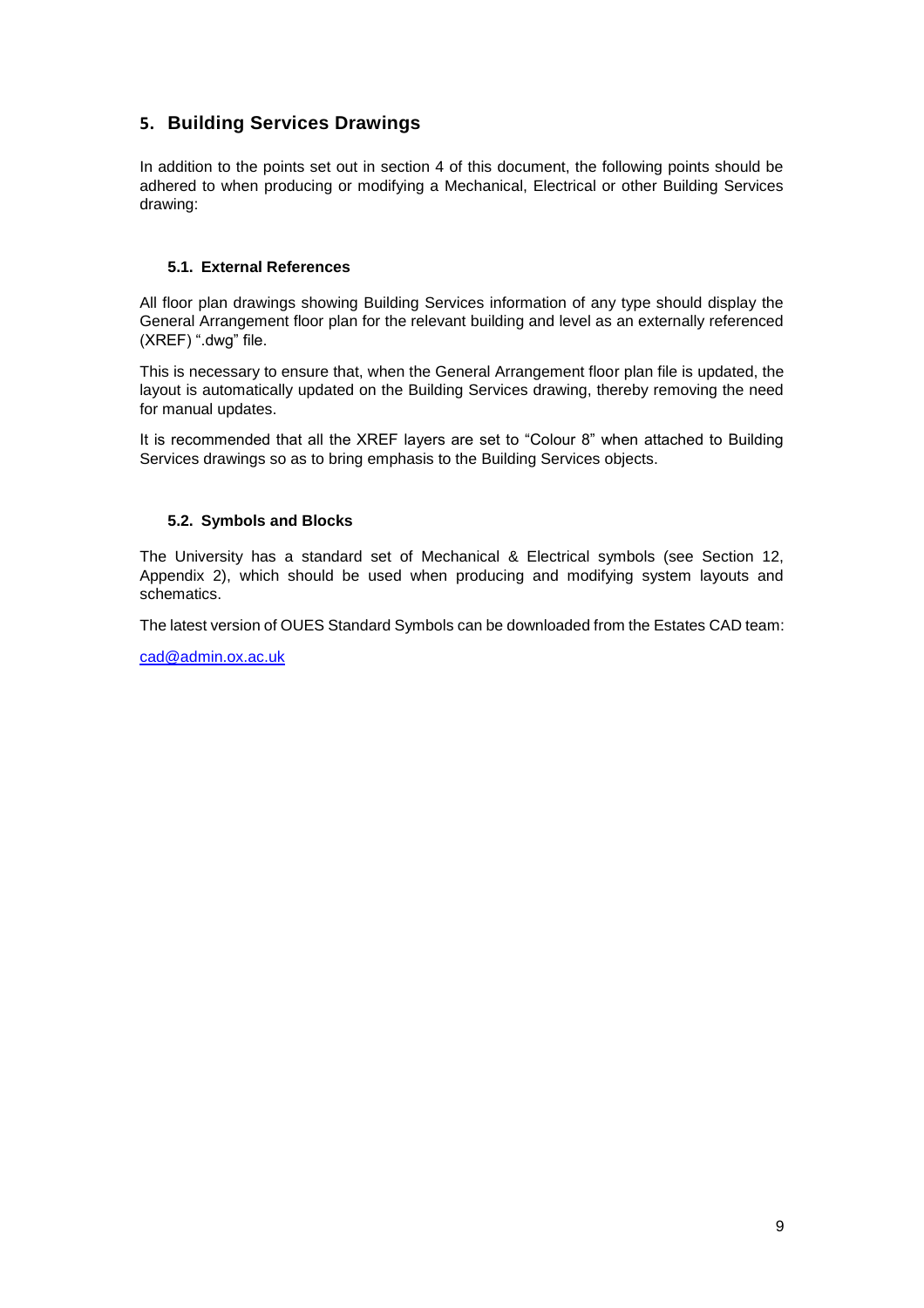## <span id="page-9-0"></span>**6. Finalising a Drawing**

#### <span id="page-9-1"></span>**6.1. Commands**

Once the drawing is complete, the drawing should be checked for additional unnecessary data, which can be removed using the following commands:

"Overkill" – this command is used to remove any overlapping or duplicate objects that are on the same layer. Please ensure that the "OUES-S-Room Area Polyline (NUA)" and "OUES-S-Gross Internal Area" layers are locked before performing this command.

"Layer Walk" – this command is used to temporarily isolate and display each layer in the drawing on its own. This is useful for making sure that objects are on the correct layer and that there are no objects left on non OUES Standard Layers.

"Purge" – this command is used to remove all unused layers and data from the drawing. The sister command "\_pu" can also be used to remove any registered applications that are embedded within the drawing file.

"Audit" – this command is used to remove any objects that are likely to cause errors or corruption of the drawing file. Please remove any errors and all that the program finds.

Checking polylines – before finishing the drawing, a manual check should be carried out to ensure that there are the same number of room area polylines on the layer "OUES-S-Room Area Polyline (NUA)" as there are MText objects on the layers "OUES-S-Space Area" "OUES-S-Space Code" and "OUES-S-Space Name". If there are any discrepancies, this must be resolved before the drawing is completed.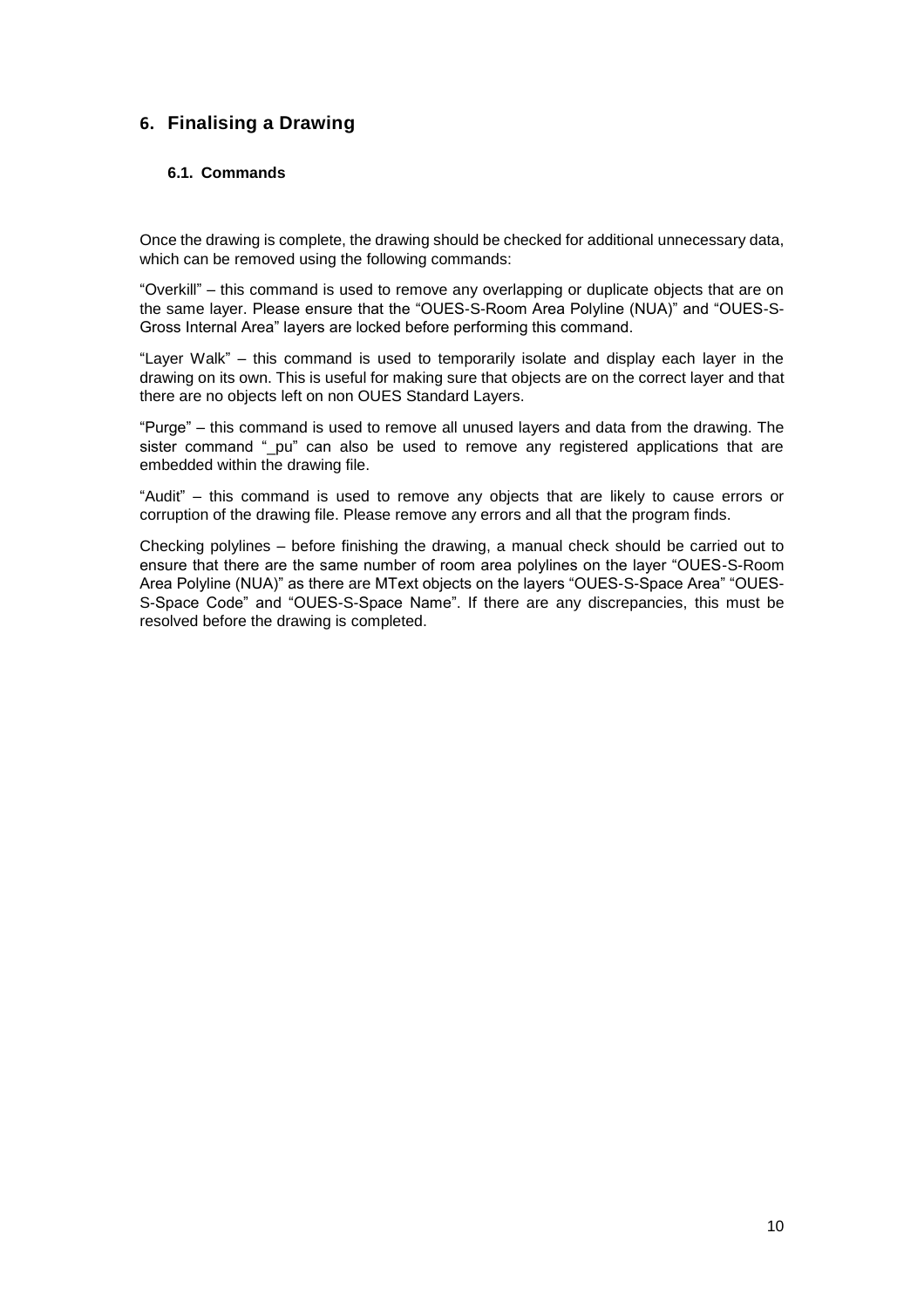## <span id="page-10-0"></span>**7. Building Numbering**

University Building numbers are assigned by the Information Team in the Asset & Space Management department of OUES.

If you need to know the University building number of any building, please request this information from the Information Team.

Likewise, all requests for a new University building numbers should be sent to the Information Team [estates.info@admin.ox.ac.uk](mailto:estates.info@admin.ox.ac.uk)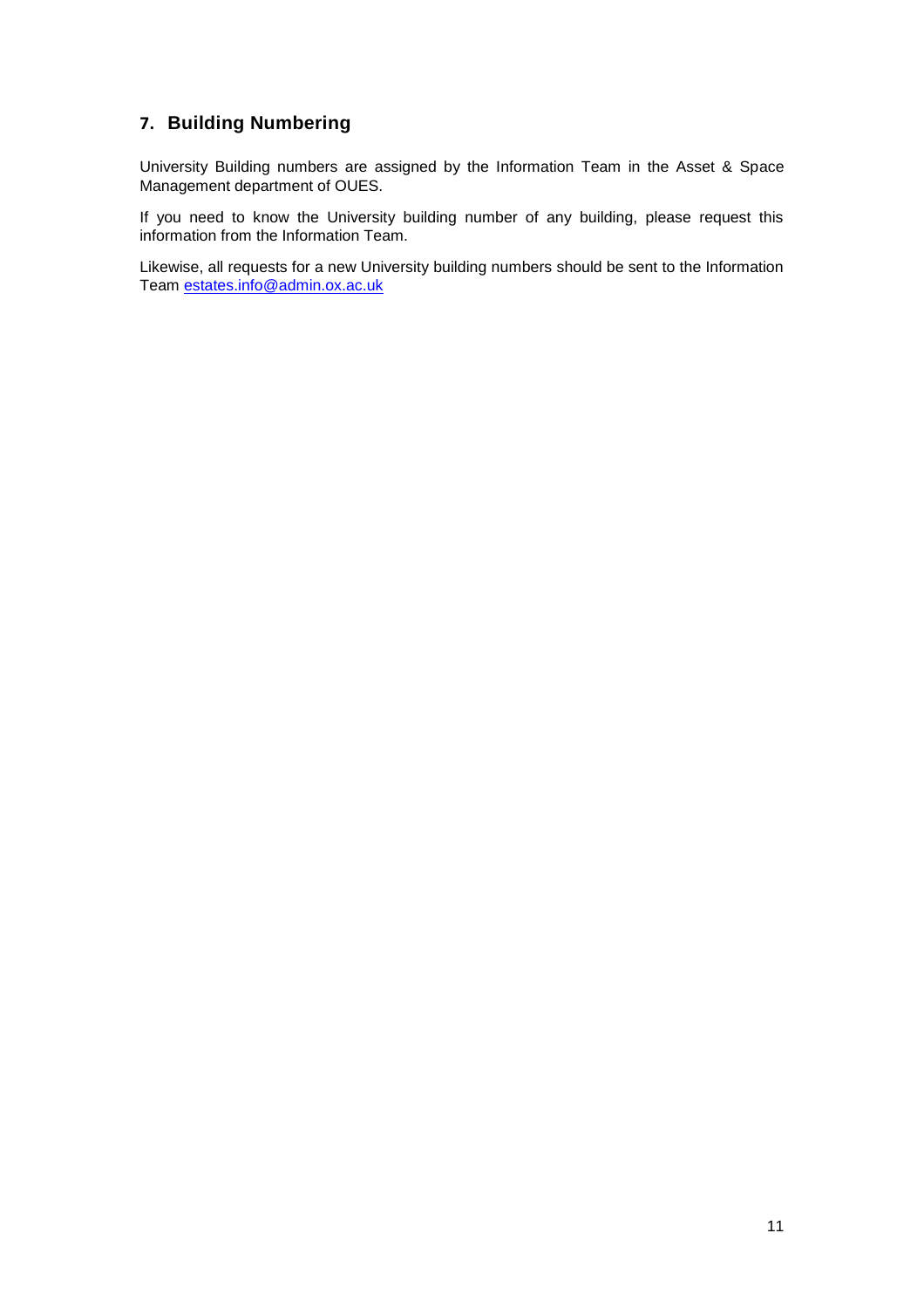## <span id="page-11-0"></span>**8. Floors Numbering**

University buildings come in a variety of shapes and sizes; this necessitates a standardised approach to labelling different levels within buildings.

All new build and major refurbishments to University buildings should adhere to the following guidelines:

- The ground floor level of the building, which is where the main entrance to the building is located, should be labelled as level "00";
- All floors above ground floor level should be labelled sequentially in increments of 10, for example, the first floor of a property is labelled as level "10" and the second floor of a property is labelled as level "20" and so on;
- Split level floors and mezzanine levels should be labelled with a "5" at the end of the code instead of a "0". For example, a level which falls between the ground and first floors of a building is labelled as "05", and a level which falls between the first and second floors of a building is labelled as "15" and so on;
- All floors below ground floor should be labelled incrementally using a "B" prefix, for basement, for example, the first level below ground floor level is labelled as "B1", and the second level below ground floor level is labelled as "B2", and so on.

All requests for new floor numbering, or modifications to existing numbering, should be sent to the Information Team [estates.info@admin.ox.ac.uk](mailto:estates.info@admin.ox.ac.uk)

### <span id="page-11-1"></span>**9. Space Numbering**

All university buildings require OUES space numbering allocations. These are provided by the Information team in the Asset & Space Management department of OUES.

All requests for a new OUES space numbering or modifications to existing numbering should be sent to the Information Team [estates.info@admin.ox.ac.uk](mailto:estates.info@admin.ox.ac.uk)

See Section 12, Appendix 3 for guidance on the OUES Space Numbering Procedure.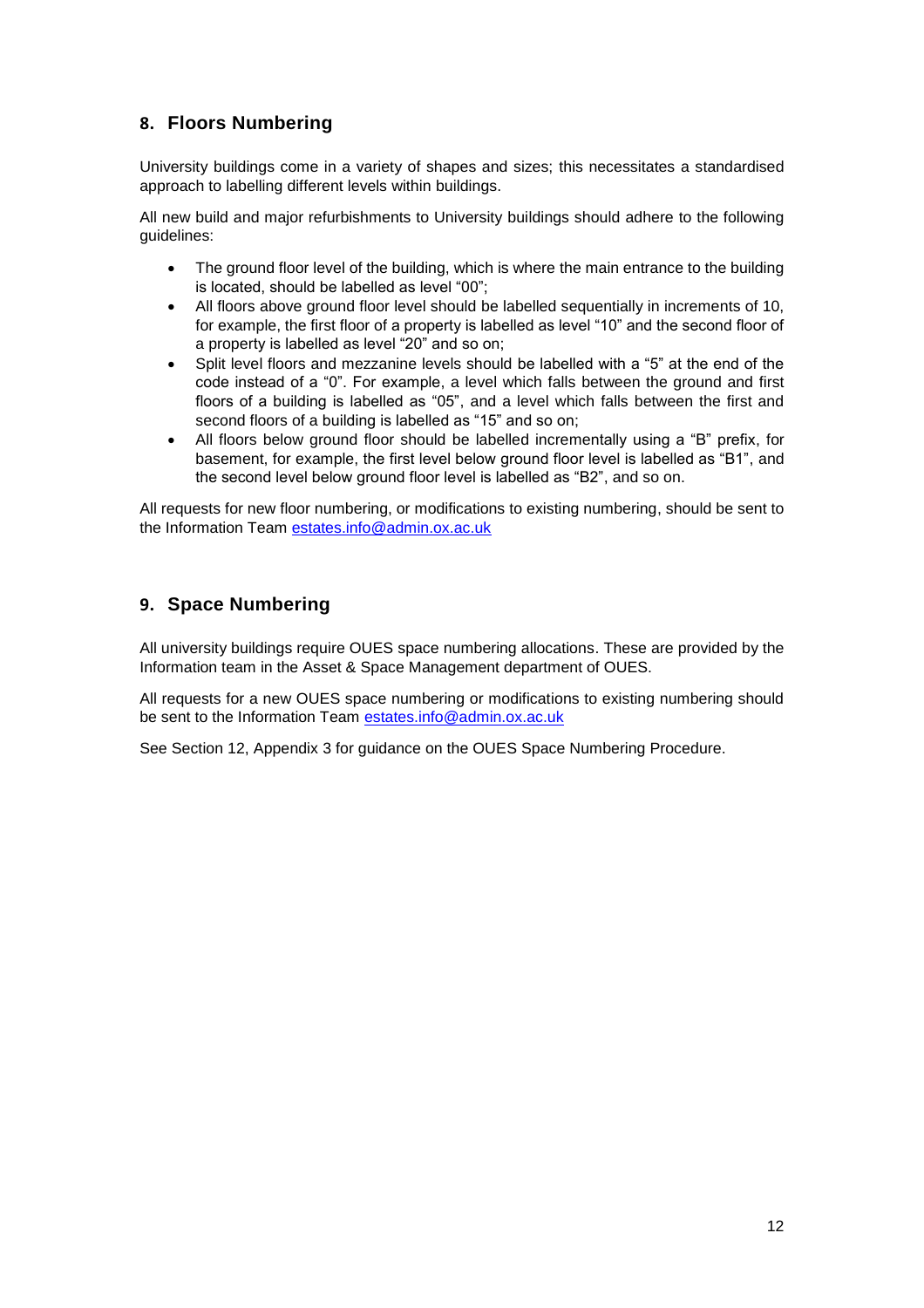## <span id="page-12-0"></span>**10. Appendices**

**Appendix 1 – OUES Standard Layers List Appendix 2 – OUES Standard Symbols Appendix 3 – OUES Space Numbering Procedure v1.1 Appendix 4 – Responsibility Matrix**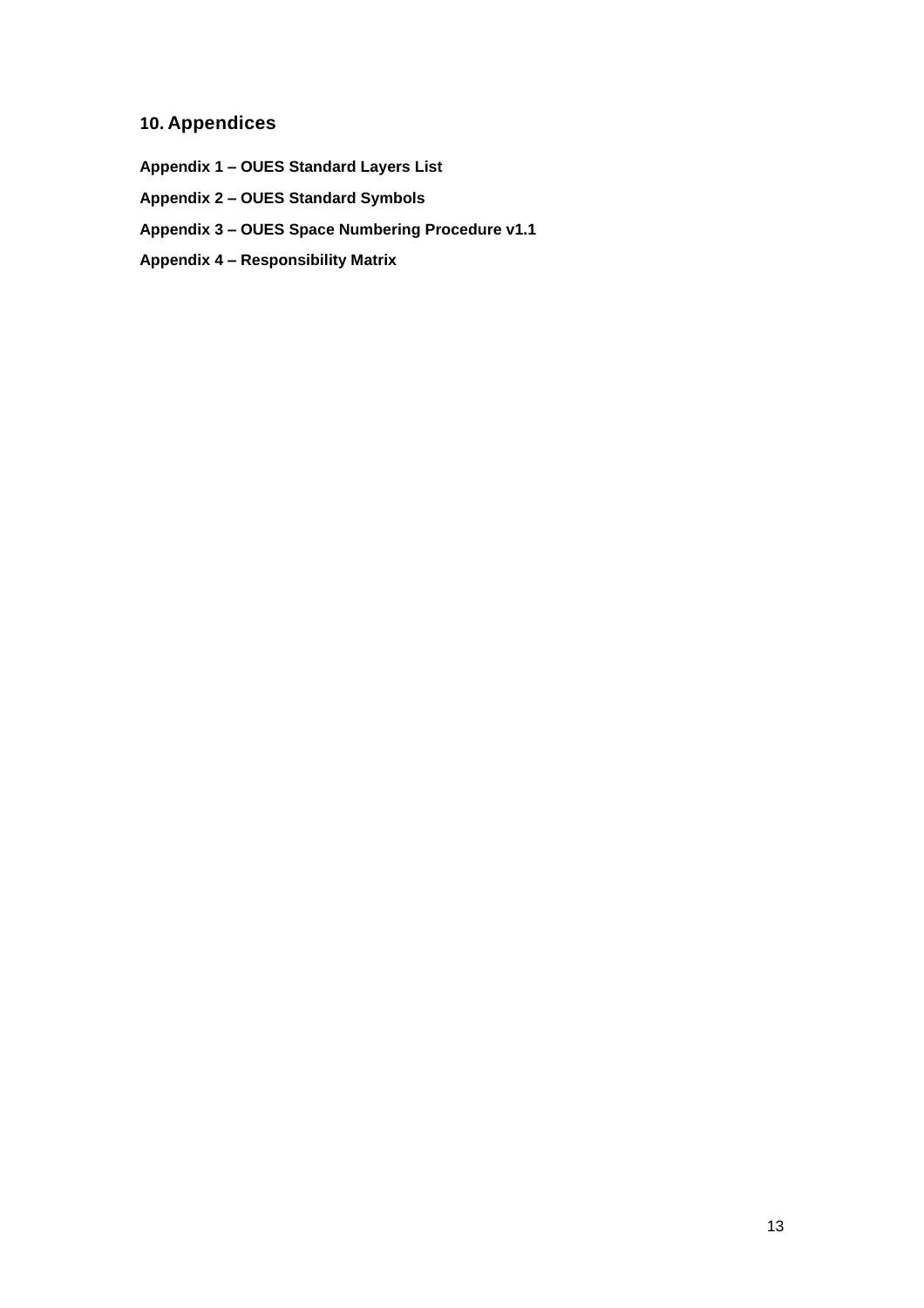<span id="page-13-0"></span>**Appendix 1 – OUES Standard Layers List**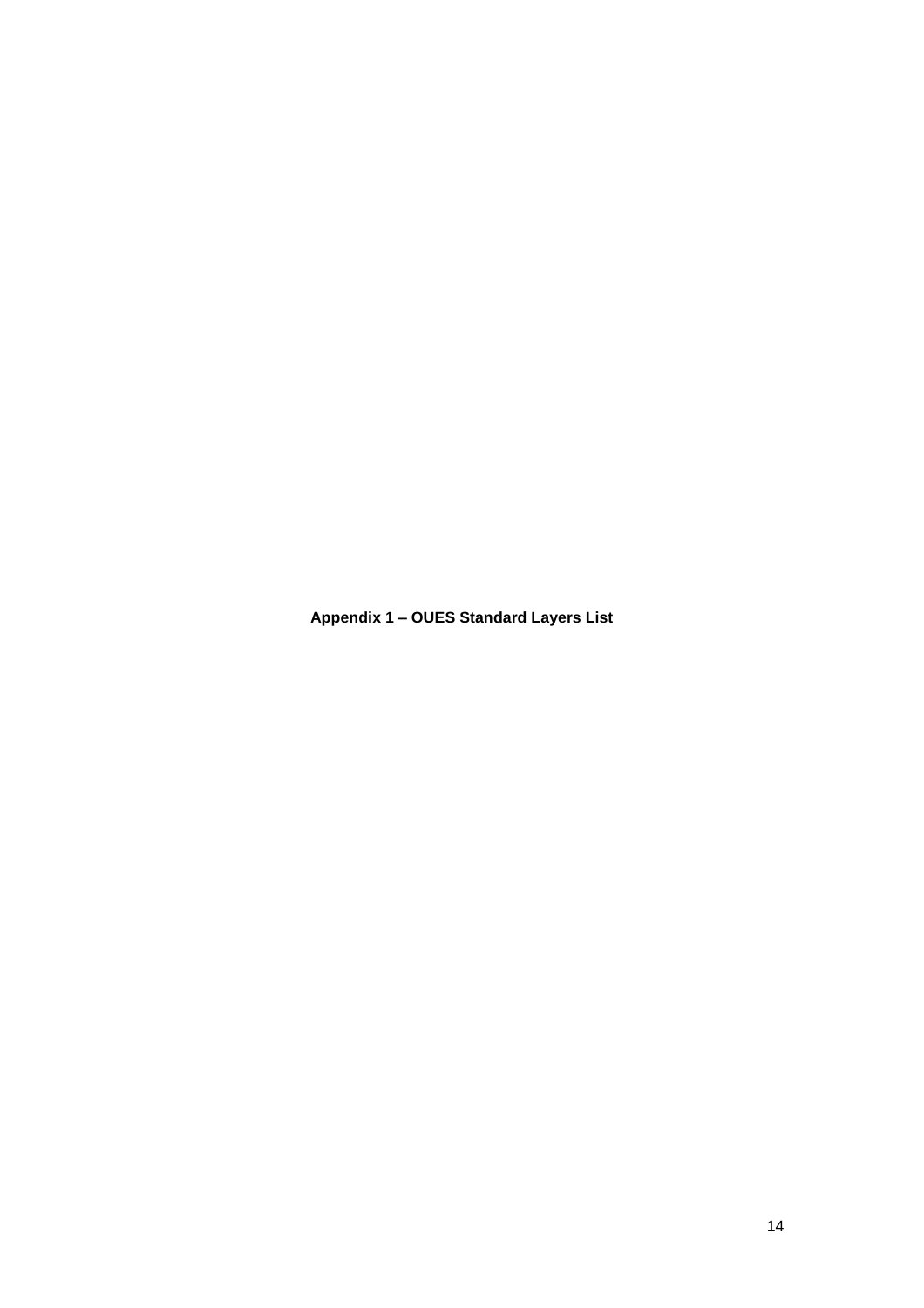| White<br>Default<br>Continuous<br><b>TRUE</b><br>0<br>Default<br>Yellow<br>Continuous<br><b>TRUE</b><br><b>TRUE</b><br>Continuous<br>Default<br>Magenta<br>Yellow<br>Default<br><b>TRUE</b><br>Continuous<br>White<br>Default<br><b>TRUE</b><br>Continuous<br>Red<br>Default<br>Continuous<br><b>TRUE</b><br>Default<br><b>TRUE</b><br>Red<br>Continuous<br>Default<br><b>TRUE</b><br>Colour 32<br>Continuous<br>Default<br><b>TRUE</b><br>Colour 40<br>Continuous<br>Continuous<br>Default<br><b>TRUE</b><br>Green<br>Default<br><b>TRUE</b><br>Green<br>Continuous<br>Continuous<br>Default<br><b>TRUE</b><br>Cyan<br>Default<br>Red<br>Continuous<br><b>TRUE</b><br>Default<br>Red<br>Continuous<br><b>TRUE</b><br>Default<br><b>TRUE</b><br>Continuous<br>Cyan<br>Magenta<br>Continuous<br>Default<br><b>TRUE</b><br>Default<br><b>TRUE</b><br>Magenta<br>Continuous<br>Default<br><b>TRUE</b><br>Cyan<br>Continuous<br><b>OUES-A-STAIRS AND RAILINGS</b><br>Continuous<br>Default<br><b>TRUE</b><br>Cyan<br><b>OUES-A-STRUCTURAL ELEMENTS</b><br>Blue<br>Dashed<br>Default<br><b>TRUE</b><br>Colour 251<br>Continuous<br>Default<br><b>FALSE</b><br>White<br><b>OUES-A-TEXT</b><br>Continuous<br>Default<br><b>TRUE</b><br>Default<br><b>OUES-A-WINDOWS</b><br>Blue<br><b>TRUE</b><br>Continuous<br>Default<br><b>OUES-E-DISTRIBUTION BOARD</b><br>White<br>Continuous<br><b>TRUE</b><br>Default<br><b>OUES-E-DISTRIBUTION BOARD-TEXT</b><br>White<br>Continuous<br><b>TRUE</b><br>Default<br>OUES-E-ELECTRICAL DISTRIBUTION<br>White<br>Continuous<br><b>TRUE</b><br><b>OUES-E-EMERGENCY LIGHTING</b><br>Default<br>Continuous<br><b>TRUE</b><br>Green<br><b>TRUE</b><br><b>OUES-E-EMERGENCY LIGHTING-TEXT</b><br>Green<br>Continuous<br>Default<br><b>OUES-E-SCHEMATIC</b><br>Red<br>Default<br><b>TRUE</b><br>Continuous<br>White<br>Default<br><b>TRUE</b><br>Continuous<br>Colour 8<br><b>OUES-ELEC-EXTERNAL REFERENCES</b><br>Continuous<br>Default<br><b>TRUE</b><br>White<br><b>OUES-M-BOILER</b><br>Continuous<br>Default<br><b>TRUE</b><br>Blue<br>Default<br><b>TRUE</b><br>Continuous<br><b>TRUE</b><br>Red<br>Default<br>Continuous<br><b>OUES-M-DIRT SEPERATOR</b><br>White<br>Default<br><b>TRUE</b><br>Continuous<br><b>OUES-M-DOMESTIC WATER</b><br>Colour 161<br>Default<br>Continuous<br><b>TRUE</b><br>White<br><b>OUES-M-EARTH BONDING</b><br>Continuous<br>Default<br><b>TRUE</b><br>Colour <sub>8</sub><br><b>TRUE</b><br>Continuous<br>Default<br><b>TRUE</b><br><b>OUES-M-FILTER</b><br>White<br>Continuous<br>Default<br><b>TRUE</b><br>Red<br>Continuous<br>Default<br>Red<br>Continuous<br>Default<br><b>TRUE</b><br>Default<br>White<br>Continuous<br><b>TRUE</b><br>OUES-M-GAS<br>Green<br>Continuous<br>Default<br><b>TRUE</b><br>Red<br><b>TRUE</b><br>Continuous<br>Default<br>Red<br>Default<br><b>TRUE</b><br><b>OUES-M-HOT WATER PIPEWORK</b><br>Continuous<br>White<br><b>TRUE</b><br><b>OUES-M-MECHANICAL PIPEWORK</b><br>Continuous<br>Default<br><b>TRUE</b><br><b>OUES-M-METER</b><br>White<br>Continuous<br>Default<br><b>OUES-M-PRESSURE TEST POINT</b><br>White<br>Default<br><b>TRUE</b><br>Continuous<br>White<br><b>OUES-M-PUMP</b><br>Continuous<br>Default<br><b>TRUE</b><br>Red<br><b>TRUE</b><br><b>OUES-M-RADIATOR</b><br>Continuous<br>Default<br><b>OUES-M-SCHEMATIC</b><br>White<br>Continuous<br>Default<br><b>TRUE</b><br><b>OUES-M-SHUT OFF VALVE</b><br>White<br>Default<br><b>TRUE</b><br>Continuous<br><b>OUES-M-SMOKE DETECTOR</b><br>White<br><b>TRUE</b><br>Continuous<br>Default<br><b>OUES-M-SOLENID VALVE</b><br>White<br>Default<br>Continuous<br><b>TRUE</b> | <b>Layer Name</b>                   | Color | Linetype   | Lineweight | Plot        |
|----------------------------------------------------------------------------------------------------------------------------------------------------------------------------------------------------------------------------------------------------------------------------------------------------------------------------------------------------------------------------------------------------------------------------------------------------------------------------------------------------------------------------------------------------------------------------------------------------------------------------------------------------------------------------------------------------------------------------------------------------------------------------------------------------------------------------------------------------------------------------------------------------------------------------------------------------------------------------------------------------------------------------------------------------------------------------------------------------------------------------------------------------------------------------------------------------------------------------------------------------------------------------------------------------------------------------------------------------------------------------------------------------------------------------------------------------------------------------------------------------------------------------------------------------------------------------------------------------------------------------------------------------------------------------------------------------------------------------------------------------------------------------------------------------------------------------------------------------------------------------------------------------------------------------------------------------------------------------------------------------------------------------------------------------------------------------------------------------------------------------------------------------------------------------------------------------------------------------------------------------------------------------------------------------------------------------------------------------------------------------------------------------------------------------------------------------------------------------------------------------------------------------------------------------------------------------------------------------------------------------------------------------------------------------------------------------------------------------------------------------------------------------------------------------------------------------------------------------------------------------------------------------------------------------------------------------------------------------------------------------------------------------------------------------------------------------------------------------------------------------------------------------------------------------------------------------------------------------------------------------------------------------------------------------------------------------------------------------------------------------------------------------------------------------------------------------------------------------------------------------------------------------------------------------------------------------------------------------------------------------------------|-------------------------------------|-------|------------|------------|-------------|
|                                                                                                                                                                                                                                                                                                                                                                                                                                                                                                                                                                                                                                                                                                                                                                                                                                                                                                                                                                                                                                                                                                                                                                                                                                                                                                                                                                                                                                                                                                                                                                                                                                                                                                                                                                                                                                                                                                                                                                                                                                                                                                                                                                                                                                                                                                                                                                                                                                                                                                                                                                                                                                                                                                                                                                                                                                                                                                                                                                                                                                                                                                                                                                                                                                                                                                                                                                                                                                                                                                                                                                                                                                        |                                     |       |            |            |             |
|                                                                                                                                                                                                                                                                                                                                                                                                                                                                                                                                                                                                                                                                                                                                                                                                                                                                                                                                                                                                                                                                                                                                                                                                                                                                                                                                                                                                                                                                                                                                                                                                                                                                                                                                                                                                                                                                                                                                                                                                                                                                                                                                                                                                                                                                                                                                                                                                                                                                                                                                                                                                                                                                                                                                                                                                                                                                                                                                                                                                                                                                                                                                                                                                                                                                                                                                                                                                                                                                                                                                                                                                                                        | <b>OUES-A-BUILDING SERVICES</b>     |       |            |            |             |
|                                                                                                                                                                                                                                                                                                                                                                                                                                                                                                                                                                                                                                                                                                                                                                                                                                                                                                                                                                                                                                                                                                                                                                                                                                                                                                                                                                                                                                                                                                                                                                                                                                                                                                                                                                                                                                                                                                                                                                                                                                                                                                                                                                                                                                                                                                                                                                                                                                                                                                                                                                                                                                                                                                                                                                                                                                                                                                                                                                                                                                                                                                                                                                                                                                                                                                                                                                                                                                                                                                                                                                                                                                        | OUES-A-CANOPY                       |       |            |            |             |
|                                                                                                                                                                                                                                                                                                                                                                                                                                                                                                                                                                                                                                                                                                                                                                                                                                                                                                                                                                                                                                                                                                                                                                                                                                                                                                                                                                                                                                                                                                                                                                                                                                                                                                                                                                                                                                                                                                                                                                                                                                                                                                                                                                                                                                                                                                                                                                                                                                                                                                                                                                                                                                                                                                                                                                                                                                                                                                                                                                                                                                                                                                                                                                                                                                                                                                                                                                                                                                                                                                                                                                                                                                        | OUES-A-COLUMN                       |       |            |            |             |
|                                                                                                                                                                                                                                                                                                                                                                                                                                                                                                                                                                                                                                                                                                                                                                                                                                                                                                                                                                                                                                                                                                                                                                                                                                                                                                                                                                                                                                                                                                                                                                                                                                                                                                                                                                                                                                                                                                                                                                                                                                                                                                                                                                                                                                                                                                                                                                                                                                                                                                                                                                                                                                                                                                                                                                                                                                                                                                                                                                                                                                                                                                                                                                                                                                                                                                                                                                                                                                                                                                                                                                                                                                        | <b>OUES-A-DIMENSIONS</b>            |       |            |            |             |
|                                                                                                                                                                                                                                                                                                                                                                                                                                                                                                                                                                                                                                                                                                                                                                                                                                                                                                                                                                                                                                                                                                                                                                                                                                                                                                                                                                                                                                                                                                                                                                                                                                                                                                                                                                                                                                                                                                                                                                                                                                                                                                                                                                                                                                                                                                                                                                                                                                                                                                                                                                                                                                                                                                                                                                                                                                                                                                                                                                                                                                                                                                                                                                                                                                                                                                                                                                                                                                                                                                                                                                                                                                        | OUES-A-DOORS                        |       |            |            |             |
|                                                                                                                                                                                                                                                                                                                                                                                                                                                                                                                                                                                                                                                                                                                                                                                                                                                                                                                                                                                                                                                                                                                                                                                                                                                                                                                                                                                                                                                                                                                                                                                                                                                                                                                                                                                                                                                                                                                                                                                                                                                                                                                                                                                                                                                                                                                                                                                                                                                                                                                                                                                                                                                                                                                                                                                                                                                                                                                                                                                                                                                                                                                                                                                                                                                                                                                                                                                                                                                                                                                                                                                                                                        | <b>OUES-A-EXTERNAL WALLS</b>        |       |            |            |             |
|                                                                                                                                                                                                                                                                                                                                                                                                                                                                                                                                                                                                                                                                                                                                                                                                                                                                                                                                                                                                                                                                                                                                                                                                                                                                                                                                                                                                                                                                                                                                                                                                                                                                                                                                                                                                                                                                                                                                                                                                                                                                                                                                                                                                                                                                                                                                                                                                                                                                                                                                                                                                                                                                                                                                                                                                                                                                                                                                                                                                                                                                                                                                                                                                                                                                                                                                                                                                                                                                                                                                                                                                                                        | <b>OUES-A-FENCES AND GATES</b>      |       |            |            |             |
|                                                                                                                                                                                                                                                                                                                                                                                                                                                                                                                                                                                                                                                                                                                                                                                                                                                                                                                                                                                                                                                                                                                                                                                                                                                                                                                                                                                                                                                                                                                                                                                                                                                                                                                                                                                                                                                                                                                                                                                                                                                                                                                                                                                                                                                                                                                                                                                                                                                                                                                                                                                                                                                                                                                                                                                                                                                                                                                                                                                                                                                                                                                                                                                                                                                                                                                                                                                                                                                                                                                                                                                                                                        | <b>OUES-A-FURNITURE</b>             |       |            |            |             |
|                                                                                                                                                                                                                                                                                                                                                                                                                                                                                                                                                                                                                                                                                                                                                                                                                                                                                                                                                                                                                                                                                                                                                                                                                                                                                                                                                                                                                                                                                                                                                                                                                                                                                                                                                                                                                                                                                                                                                                                                                                                                                                                                                                                                                                                                                                                                                                                                                                                                                                                                                                                                                                                                                                                                                                                                                                                                                                                                                                                                                                                                                                                                                                                                                                                                                                                                                                                                                                                                                                                                                                                                                                        | <b>OUES-A-INTERNAL WALLS</b>        |       |            |            |             |
|                                                                                                                                                                                                                                                                                                                                                                                                                                                                                                                                                                                                                                                                                                                                                                                                                                                                                                                                                                                                                                                                                                                                                                                                                                                                                                                                                                                                                                                                                                                                                                                                                                                                                                                                                                                                                                                                                                                                                                                                                                                                                                                                                                                                                                                                                                                                                                                                                                                                                                                                                                                                                                                                                                                                                                                                                                                                                                                                                                                                                                                                                                                                                                                                                                                                                                                                                                                                                                                                                                                                                                                                                                        | <b>OUES-A-LANDSCAPING AND TREES</b> |       |            |            |             |
|                                                                                                                                                                                                                                                                                                                                                                                                                                                                                                                                                                                                                                                                                                                                                                                                                                                                                                                                                                                                                                                                                                                                                                                                                                                                                                                                                                                                                                                                                                                                                                                                                                                                                                                                                                                                                                                                                                                                                                                                                                                                                                                                                                                                                                                                                                                                                                                                                                                                                                                                                                                                                                                                                                                                                                                                                                                                                                                                                                                                                                                                                                                                                                                                                                                                                                                                                                                                                                                                                                                                                                                                                                        | <b>OUES-A-LIFTS AND SHAFTS</b>      |       |            |            |             |
|                                                                                                                                                                                                                                                                                                                                                                                                                                                                                                                                                                                                                                                                                                                                                                                                                                                                                                                                                                                                                                                                                                                                                                                                                                                                                                                                                                                                                                                                                                                                                                                                                                                                                                                                                                                                                                                                                                                                                                                                                                                                                                                                                                                                                                                                                                                                                                                                                                                                                                                                                                                                                                                                                                                                                                                                                                                                                                                                                                                                                                                                                                                                                                                                                                                                                                                                                                                                                                                                                                                                                                                                                                        | <b>OUES-A-OUT BUILDINGS</b>         |       |            |            |             |
|                                                                                                                                                                                                                                                                                                                                                                                                                                                                                                                                                                                                                                                                                                                                                                                                                                                                                                                                                                                                                                                                                                                                                                                                                                                                                                                                                                                                                                                                                                                                                                                                                                                                                                                                                                                                                                                                                                                                                                                                                                                                                                                                                                                                                                                                                                                                                                                                                                                                                                                                                                                                                                                                                                                                                                                                                                                                                                                                                                                                                                                                                                                                                                                                                                                                                                                                                                                                                                                                                                                                                                                                                                        | OUES-A-PAVING AND ROADS             |       |            |            |             |
|                                                                                                                                                                                                                                                                                                                                                                                                                                                                                                                                                                                                                                                                                                                                                                                                                                                                                                                                                                                                                                                                                                                                                                                                                                                                                                                                                                                                                                                                                                                                                                                                                                                                                                                                                                                                                                                                                                                                                                                                                                                                                                                                                                                                                                                                                                                                                                                                                                                                                                                                                                                                                                                                                                                                                                                                                                                                                                                                                                                                                                                                                                                                                                                                                                                                                                                                                                                                                                                                                                                                                                                                                                        | <b>OUES-A-RAMPS</b>                 |       |            |            |             |
|                                                                                                                                                                                                                                                                                                                                                                                                                                                                                                                                                                                                                                                                                                                                                                                                                                                                                                                                                                                                                                                                                                                                                                                                                                                                                                                                                                                                                                                                                                                                                                                                                                                                                                                                                                                                                                                                                                                                                                                                                                                                                                                                                                                                                                                                                                                                                                                                                                                                                                                                                                                                                                                                                                                                                                                                                                                                                                                                                                                                                                                                                                                                                                                                                                                                                                                                                                                                                                                                                                                                                                                                                                        | OUES-A-ROOF                         |       |            |            |             |
|                                                                                                                                                                                                                                                                                                                                                                                                                                                                                                                                                                                                                                                                                                                                                                                                                                                                                                                                                                                                                                                                                                                                                                                                                                                                                                                                                                                                                                                                                                                                                                                                                                                                                                                                                                                                                                                                                                                                                                                                                                                                                                                                                                                                                                                                                                                                                                                                                                                                                                                                                                                                                                                                                                                                                                                                                                                                                                                                                                                                                                                                                                                                                                                                                                                                                                                                                                                                                                                                                                                                                                                                                                        | <b>OUES-A-ROOF LIGHTS</b>           |       |            |            |             |
|                                                                                                                                                                                                                                                                                                                                                                                                                                                                                                                                                                                                                                                                                                                                                                                                                                                                                                                                                                                                                                                                                                                                                                                                                                                                                                                                                                                                                                                                                                                                                                                                                                                                                                                                                                                                                                                                                                                                                                                                                                                                                                                                                                                                                                                                                                                                                                                                                                                                                                                                                                                                                                                                                                                                                                                                                                                                                                                                                                                                                                                                                                                                                                                                                                                                                                                                                                                                                                                                                                                                                                                                                                        | OUES-A-SANITARYWARE                 |       |            |            |             |
|                                                                                                                                                                                                                                                                                                                                                                                                                                                                                                                                                                                                                                                                                                                                                                                                                                                                                                                                                                                                                                                                                                                                                                                                                                                                                                                                                                                                                                                                                                                                                                                                                                                                                                                                                                                                                                                                                                                                                                                                                                                                                                                                                                                                                                                                                                                                                                                                                                                                                                                                                                                                                                                                                                                                                                                                                                                                                                                                                                                                                                                                                                                                                                                                                                                                                                                                                                                                                                                                                                                                                                                                                                        |                                     |       |            |            |             |
|                                                                                                                                                                                                                                                                                                                                                                                                                                                                                                                                                                                                                                                                                                                                                                                                                                                                                                                                                                                                                                                                                                                                                                                                                                                                                                                                                                                                                                                                                                                                                                                                                                                                                                                                                                                                                                                                                                                                                                                                                                                                                                                                                                                                                                                                                                                                                                                                                                                                                                                                                                                                                                                                                                                                                                                                                                                                                                                                                                                                                                                                                                                                                                                                                                                                                                                                                                                                                                                                                                                                                                                                                                        |                                     |       |            |            |             |
|                                                                                                                                                                                                                                                                                                                                                                                                                                                                                                                                                                                                                                                                                                                                                                                                                                                                                                                                                                                                                                                                                                                                                                                                                                                                                                                                                                                                                                                                                                                                                                                                                                                                                                                                                                                                                                                                                                                                                                                                                                                                                                                                                                                                                                                                                                                                                                                                                                                                                                                                                                                                                                                                                                                                                                                                                                                                                                                                                                                                                                                                                                                                                                                                                                                                                                                                                                                                                                                                                                                                                                                                                                        | <b>OUES-A-TEMPORARY LAYER</b>       |       |            |            |             |
|                                                                                                                                                                                                                                                                                                                                                                                                                                                                                                                                                                                                                                                                                                                                                                                                                                                                                                                                                                                                                                                                                                                                                                                                                                                                                                                                                                                                                                                                                                                                                                                                                                                                                                                                                                                                                                                                                                                                                                                                                                                                                                                                                                                                                                                                                                                                                                                                                                                                                                                                                                                                                                                                                                                                                                                                                                                                                                                                                                                                                                                                                                                                                                                                                                                                                                                                                                                                                                                                                                                                                                                                                                        |                                     |       |            |            |             |
|                                                                                                                                                                                                                                                                                                                                                                                                                                                                                                                                                                                                                                                                                                                                                                                                                                                                                                                                                                                                                                                                                                                                                                                                                                                                                                                                                                                                                                                                                                                                                                                                                                                                                                                                                                                                                                                                                                                                                                                                                                                                                                                                                                                                                                                                                                                                                                                                                                                                                                                                                                                                                                                                                                                                                                                                                                                                                                                                                                                                                                                                                                                                                                                                                                                                                                                                                                                                                                                                                                                                                                                                                                        |                                     |       |            |            |             |
|                                                                                                                                                                                                                                                                                                                                                                                                                                                                                                                                                                                                                                                                                                                                                                                                                                                                                                                                                                                                                                                                                                                                                                                                                                                                                                                                                                                                                                                                                                                                                                                                                                                                                                                                                                                                                                                                                                                                                                                                                                                                                                                                                                                                                                                                                                                                                                                                                                                                                                                                                                                                                                                                                                                                                                                                                                                                                                                                                                                                                                                                                                                                                                                                                                                                                                                                                                                                                                                                                                                                                                                                                                        |                                     |       |            |            |             |
|                                                                                                                                                                                                                                                                                                                                                                                                                                                                                                                                                                                                                                                                                                                                                                                                                                                                                                                                                                                                                                                                                                                                                                                                                                                                                                                                                                                                                                                                                                                                                                                                                                                                                                                                                                                                                                                                                                                                                                                                                                                                                                                                                                                                                                                                                                                                                                                                                                                                                                                                                                                                                                                                                                                                                                                                                                                                                                                                                                                                                                                                                                                                                                                                                                                                                                                                                                                                                                                                                                                                                                                                                                        |                                     |       |            |            |             |
|                                                                                                                                                                                                                                                                                                                                                                                                                                                                                                                                                                                                                                                                                                                                                                                                                                                                                                                                                                                                                                                                                                                                                                                                                                                                                                                                                                                                                                                                                                                                                                                                                                                                                                                                                                                                                                                                                                                                                                                                                                                                                                                                                                                                                                                                                                                                                                                                                                                                                                                                                                                                                                                                                                                                                                                                                                                                                                                                                                                                                                                                                                                                                                                                                                                                                                                                                                                                                                                                                                                                                                                                                                        |                                     |       |            |            |             |
|                                                                                                                                                                                                                                                                                                                                                                                                                                                                                                                                                                                                                                                                                                                                                                                                                                                                                                                                                                                                                                                                                                                                                                                                                                                                                                                                                                                                                                                                                                                                                                                                                                                                                                                                                                                                                                                                                                                                                                                                                                                                                                                                                                                                                                                                                                                                                                                                                                                                                                                                                                                                                                                                                                                                                                                                                                                                                                                                                                                                                                                                                                                                                                                                                                                                                                                                                                                                                                                                                                                                                                                                                                        |                                     |       |            |            |             |
|                                                                                                                                                                                                                                                                                                                                                                                                                                                                                                                                                                                                                                                                                                                                                                                                                                                                                                                                                                                                                                                                                                                                                                                                                                                                                                                                                                                                                                                                                                                                                                                                                                                                                                                                                                                                                                                                                                                                                                                                                                                                                                                                                                                                                                                                                                                                                                                                                                                                                                                                                                                                                                                                                                                                                                                                                                                                                                                                                                                                                                                                                                                                                                                                                                                                                                                                                                                                                                                                                                                                                                                                                                        |                                     |       |            |            |             |
|                                                                                                                                                                                                                                                                                                                                                                                                                                                                                                                                                                                                                                                                                                                                                                                                                                                                                                                                                                                                                                                                                                                                                                                                                                                                                                                                                                                                                                                                                                                                                                                                                                                                                                                                                                                                                                                                                                                                                                                                                                                                                                                                                                                                                                                                                                                                                                                                                                                                                                                                                                                                                                                                                                                                                                                                                                                                                                                                                                                                                                                                                                                                                                                                                                                                                                                                                                                                                                                                                                                                                                                                                                        |                                     |       |            |            |             |
|                                                                                                                                                                                                                                                                                                                                                                                                                                                                                                                                                                                                                                                                                                                                                                                                                                                                                                                                                                                                                                                                                                                                                                                                                                                                                                                                                                                                                                                                                                                                                                                                                                                                                                                                                                                                                                                                                                                                                                                                                                                                                                                                                                                                                                                                                                                                                                                                                                                                                                                                                                                                                                                                                                                                                                                                                                                                                                                                                                                                                                                                                                                                                                                                                                                                                                                                                                                                                                                                                                                                                                                                                                        | <b>OUES-E-SCHEMATIC TEXT</b>        |       |            |            |             |
|                                                                                                                                                                                                                                                                                                                                                                                                                                                                                                                                                                                                                                                                                                                                                                                                                                                                                                                                                                                                                                                                                                                                                                                                                                                                                                                                                                                                                                                                                                                                                                                                                                                                                                                                                                                                                                                                                                                                                                                                                                                                                                                                                                                                                                                                                                                                                                                                                                                                                                                                                                                                                                                                                                                                                                                                                                                                                                                                                                                                                                                                                                                                                                                                                                                                                                                                                                                                                                                                                                                                                                                                                                        |                                     |       |            |            |             |
|                                                                                                                                                                                                                                                                                                                                                                                                                                                                                                                                                                                                                                                                                                                                                                                                                                                                                                                                                                                                                                                                                                                                                                                                                                                                                                                                                                                                                                                                                                                                                                                                                                                                                                                                                                                                                                                                                                                                                                                                                                                                                                                                                                                                                                                                                                                                                                                                                                                                                                                                                                                                                                                                                                                                                                                                                                                                                                                                                                                                                                                                                                                                                                                                                                                                                                                                                                                                                                                                                                                                                                                                                                        |                                     |       |            |            |             |
|                                                                                                                                                                                                                                                                                                                                                                                                                                                                                                                                                                                                                                                                                                                                                                                                                                                                                                                                                                                                                                                                                                                                                                                                                                                                                                                                                                                                                                                                                                                                                                                                                                                                                                                                                                                                                                                                                                                                                                                                                                                                                                                                                                                                                                                                                                                                                                                                                                                                                                                                                                                                                                                                                                                                                                                                                                                                                                                                                                                                                                                                                                                                                                                                                                                                                                                                                                                                                                                                                                                                                                                                                                        | <b>OUES-M-CHILLED WATER</b>         |       |            |            |             |
|                                                                                                                                                                                                                                                                                                                                                                                                                                                                                                                                                                                                                                                                                                                                                                                                                                                                                                                                                                                                                                                                                                                                                                                                                                                                                                                                                                                                                                                                                                                                                                                                                                                                                                                                                                                                                                                                                                                                                                                                                                                                                                                                                                                                                                                                                                                                                                                                                                                                                                                                                                                                                                                                                                                                                                                                                                                                                                                                                                                                                                                                                                                                                                                                                                                                                                                                                                                                                                                                                                                                                                                                                                        | <b>OUES-M-COLD WATER PIPEWORK</b>   |       |            |            |             |
|                                                                                                                                                                                                                                                                                                                                                                                                                                                                                                                                                                                                                                                                                                                                                                                                                                                                                                                                                                                                                                                                                                                                                                                                                                                                                                                                                                                                                                                                                                                                                                                                                                                                                                                                                                                                                                                                                                                                                                                                                                                                                                                                                                                                                                                                                                                                                                                                                                                                                                                                                                                                                                                                                                                                                                                                                                                                                                                                                                                                                                                                                                                                                                                                                                                                                                                                                                                                                                                                                                                                                                                                                                        |                                     |       |            |            |             |
|                                                                                                                                                                                                                                                                                                                                                                                                                                                                                                                                                                                                                                                                                                                                                                                                                                                                                                                                                                                                                                                                                                                                                                                                                                                                                                                                                                                                                                                                                                                                                                                                                                                                                                                                                                                                                                                                                                                                                                                                                                                                                                                                                                                                                                                                                                                                                                                                                                                                                                                                                                                                                                                                                                                                                                                                                                                                                                                                                                                                                                                                                                                                                                                                                                                                                                                                                                                                                                                                                                                                                                                                                                        |                                     |       |            |            |             |
|                                                                                                                                                                                                                                                                                                                                                                                                                                                                                                                                                                                                                                                                                                                                                                                                                                                                                                                                                                                                                                                                                                                                                                                                                                                                                                                                                                                                                                                                                                                                                                                                                                                                                                                                                                                                                                                                                                                                                                                                                                                                                                                                                                                                                                                                                                                                                                                                                                                                                                                                                                                                                                                                                                                                                                                                                                                                                                                                                                                                                                                                                                                                                                                                                                                                                                                                                                                                                                                                                                                                                                                                                                        |                                     |       |            |            |             |
|                                                                                                                                                                                                                                                                                                                                                                                                                                                                                                                                                                                                                                                                                                                                                                                                                                                                                                                                                                                                                                                                                                                                                                                                                                                                                                                                                                                                                                                                                                                                                                                                                                                                                                                                                                                                                                                                                                                                                                                                                                                                                                                                                                                                                                                                                                                                                                                                                                                                                                                                                                                                                                                                                                                                                                                                                                                                                                                                                                                                                                                                                                                                                                                                                                                                                                                                                                                                                                                                                                                                                                                                                                        | <b>OUES-M-EXTERNAL REFERENCE</b>    |       |            |            |             |
|                                                                                                                                                                                                                                                                                                                                                                                                                                                                                                                                                                                                                                                                                                                                                                                                                                                                                                                                                                                                                                                                                                                                                                                                                                                                                                                                                                                                                                                                                                                                                                                                                                                                                                                                                                                                                                                                                                                                                                                                                                                                                                                                                                                                                                                                                                                                                                                                                                                                                                                                                                                                                                                                                                                                                                                                                                                                                                                                                                                                                                                                                                                                                                                                                                                                                                                                                                                                                                                                                                                                                                                                                                        |                                     |       |            |            |             |
|                                                                                                                                                                                                                                                                                                                                                                                                                                                                                                                                                                                                                                                                                                                                                                                                                                                                                                                                                                                                                                                                                                                                                                                                                                                                                                                                                                                                                                                                                                                                                                                                                                                                                                                                                                                                                                                                                                                                                                                                                                                                                                                                                                                                                                                                                                                                                                                                                                                                                                                                                                                                                                                                                                                                                                                                                                                                                                                                                                                                                                                                                                                                                                                                                                                                                                                                                                                                                                                                                                                                                                                                                                        | <b>OUES-M-FIRE DAMPER</b>           |       |            |            |             |
|                                                                                                                                                                                                                                                                                                                                                                                                                                                                                                                                                                                                                                                                                                                                                                                                                                                                                                                                                                                                                                                                                                                                                                                                                                                                                                                                                                                                                                                                                                                                                                                                                                                                                                                                                                                                                                                                                                                                                                                                                                                                                                                                                                                                                                                                                                                                                                                                                                                                                                                                                                                                                                                                                                                                                                                                                                                                                                                                                                                                                                                                                                                                                                                                                                                                                                                                                                                                                                                                                                                                                                                                                                        | <b>OUES-M-FIRE DETECTOR</b>         |       |            |            |             |
|                                                                                                                                                                                                                                                                                                                                                                                                                                                                                                                                                                                                                                                                                                                                                                                                                                                                                                                                                                                                                                                                                                                                                                                                                                                                                                                                                                                                                                                                                                                                                                                                                                                                                                                                                                                                                                                                                                                                                                                                                                                                                                                                                                                                                                                                                                                                                                                                                                                                                                                                                                                                                                                                                                                                                                                                                                                                                                                                                                                                                                                                                                                                                                                                                                                                                                                                                                                                                                                                                                                                                                                                                                        | <b>OUES-M-FLUE</b>                  |       |            |            |             |
|                                                                                                                                                                                                                                                                                                                                                                                                                                                                                                                                                                                                                                                                                                                                                                                                                                                                                                                                                                                                                                                                                                                                                                                                                                                                                                                                                                                                                                                                                                                                                                                                                                                                                                                                                                                                                                                                                                                                                                                                                                                                                                                                                                                                                                                                                                                                                                                                                                                                                                                                                                                                                                                                                                                                                                                                                                                                                                                                                                                                                                                                                                                                                                                                                                                                                                                                                                                                                                                                                                                                                                                                                                        |                                     |       |            |            |             |
|                                                                                                                                                                                                                                                                                                                                                                                                                                                                                                                                                                                                                                                                                                                                                                                                                                                                                                                                                                                                                                                                                                                                                                                                                                                                                                                                                                                                                                                                                                                                                                                                                                                                                                                                                                                                                                                                                                                                                                                                                                                                                                                                                                                                                                                                                                                                                                                                                                                                                                                                                                                                                                                                                                                                                                                                                                                                                                                                                                                                                                                                                                                                                                                                                                                                                                                                                                                                                                                                                                                                                                                                                                        | <b>OUES-M-HEATING</b>               |       |            |            |             |
|                                                                                                                                                                                                                                                                                                                                                                                                                                                                                                                                                                                                                                                                                                                                                                                                                                                                                                                                                                                                                                                                                                                                                                                                                                                                                                                                                                                                                                                                                                                                                                                                                                                                                                                                                                                                                                                                                                                                                                                                                                                                                                                                                                                                                                                                                                                                                                                                                                                                                                                                                                                                                                                                                                                                                                                                                                                                                                                                                                                                                                                                                                                                                                                                                                                                                                                                                                                                                                                                                                                                                                                                                                        |                                     |       |            |            |             |
|                                                                                                                                                                                                                                                                                                                                                                                                                                                                                                                                                                                                                                                                                                                                                                                                                                                                                                                                                                                                                                                                                                                                                                                                                                                                                                                                                                                                                                                                                                                                                                                                                                                                                                                                                                                                                                                                                                                                                                                                                                                                                                                                                                                                                                                                                                                                                                                                                                                                                                                                                                                                                                                                                                                                                                                                                                                                                                                                                                                                                                                                                                                                                                                                                                                                                                                                                                                                                                                                                                                                                                                                                                        |                                     |       |            |            |             |
|                                                                                                                                                                                                                                                                                                                                                                                                                                                                                                                                                                                                                                                                                                                                                                                                                                                                                                                                                                                                                                                                                                                                                                                                                                                                                                                                                                                                                                                                                                                                                                                                                                                                                                                                                                                                                                                                                                                                                                                                                                                                                                                                                                                                                                                                                                                                                                                                                                                                                                                                                                                                                                                                                                                                                                                                                                                                                                                                                                                                                                                                                                                                                                                                                                                                                                                                                                                                                                                                                                                                                                                                                                        |                                     |       |            |            |             |
|                                                                                                                                                                                                                                                                                                                                                                                                                                                                                                                                                                                                                                                                                                                                                                                                                                                                                                                                                                                                                                                                                                                                                                                                                                                                                                                                                                                                                                                                                                                                                                                                                                                                                                                                                                                                                                                                                                                                                                                                                                                                                                                                                                                                                                                                                                                                                                                                                                                                                                                                                                                                                                                                                                                                                                                                                                                                                                                                                                                                                                                                                                                                                                                                                                                                                                                                                                                                                                                                                                                                                                                                                                        |                                     |       |            |            |             |
|                                                                                                                                                                                                                                                                                                                                                                                                                                                                                                                                                                                                                                                                                                                                                                                                                                                                                                                                                                                                                                                                                                                                                                                                                                                                                                                                                                                                                                                                                                                                                                                                                                                                                                                                                                                                                                                                                                                                                                                                                                                                                                                                                                                                                                                                                                                                                                                                                                                                                                                                                                                                                                                                                                                                                                                                                                                                                                                                                                                                                                                                                                                                                                                                                                                                                                                                                                                                                                                                                                                                                                                                                                        |                                     |       |            |            |             |
|                                                                                                                                                                                                                                                                                                                                                                                                                                                                                                                                                                                                                                                                                                                                                                                                                                                                                                                                                                                                                                                                                                                                                                                                                                                                                                                                                                                                                                                                                                                                                                                                                                                                                                                                                                                                                                                                                                                                                                                                                                                                                                                                                                                                                                                                                                                                                                                                                                                                                                                                                                                                                                                                                                                                                                                                                                                                                                                                                                                                                                                                                                                                                                                                                                                                                                                                                                                                                                                                                                                                                                                                                                        |                                     |       |            |            |             |
|                                                                                                                                                                                                                                                                                                                                                                                                                                                                                                                                                                                                                                                                                                                                                                                                                                                                                                                                                                                                                                                                                                                                                                                                                                                                                                                                                                                                                                                                                                                                                                                                                                                                                                                                                                                                                                                                                                                                                                                                                                                                                                                                                                                                                                                                                                                                                                                                                                                                                                                                                                                                                                                                                                                                                                                                                                                                                                                                                                                                                                                                                                                                                                                                                                                                                                                                                                                                                                                                                                                                                                                                                                        |                                     |       |            |            |             |
|                                                                                                                                                                                                                                                                                                                                                                                                                                                                                                                                                                                                                                                                                                                                                                                                                                                                                                                                                                                                                                                                                                                                                                                                                                                                                                                                                                                                                                                                                                                                                                                                                                                                                                                                                                                                                                                                                                                                                                                                                                                                                                                                                                                                                                                                                                                                                                                                                                                                                                                                                                                                                                                                                                                                                                                                                                                                                                                                                                                                                                                                                                                                                                                                                                                                                                                                                                                                                                                                                                                                                                                                                                        |                                     |       |            |            |             |
|                                                                                                                                                                                                                                                                                                                                                                                                                                                                                                                                                                                                                                                                                                                                                                                                                                                                                                                                                                                                                                                                                                                                                                                                                                                                                                                                                                                                                                                                                                                                                                                                                                                                                                                                                                                                                                                                                                                                                                                                                                                                                                                                                                                                                                                                                                                                                                                                                                                                                                                                                                                                                                                                                                                                                                                                                                                                                                                                                                                                                                                                                                                                                                                                                                                                                                                                                                                                                                                                                                                                                                                                                                        |                                     |       |            |            |             |
|                                                                                                                                                                                                                                                                                                                                                                                                                                                                                                                                                                                                                                                                                                                                                                                                                                                                                                                                                                                                                                                                                                                                                                                                                                                                                                                                                                                                                                                                                                                                                                                                                                                                                                                                                                                                                                                                                                                                                                                                                                                                                                                                                                                                                                                                                                                                                                                                                                                                                                                                                                                                                                                                                                                                                                                                                                                                                                                                                                                                                                                                                                                                                                                                                                                                                                                                                                                                                                                                                                                                                                                                                                        |                                     |       |            |            |             |
|                                                                                                                                                                                                                                                                                                                                                                                                                                                                                                                                                                                                                                                                                                                                                                                                                                                                                                                                                                                                                                                                                                                                                                                                                                                                                                                                                                                                                                                                                                                                                                                                                                                                                                                                                                                                                                                                                                                                                                                                                                                                                                                                                                                                                                                                                                                                                                                                                                                                                                                                                                                                                                                                                                                                                                                                                                                                                                                                                                                                                                                                                                                                                                                                                                                                                                                                                                                                                                                                                                                                                                                                                                        | <b>OUES-M-TEMP SENSOR</b>           | White | Continuous | Default    | <b>TRUE</b> |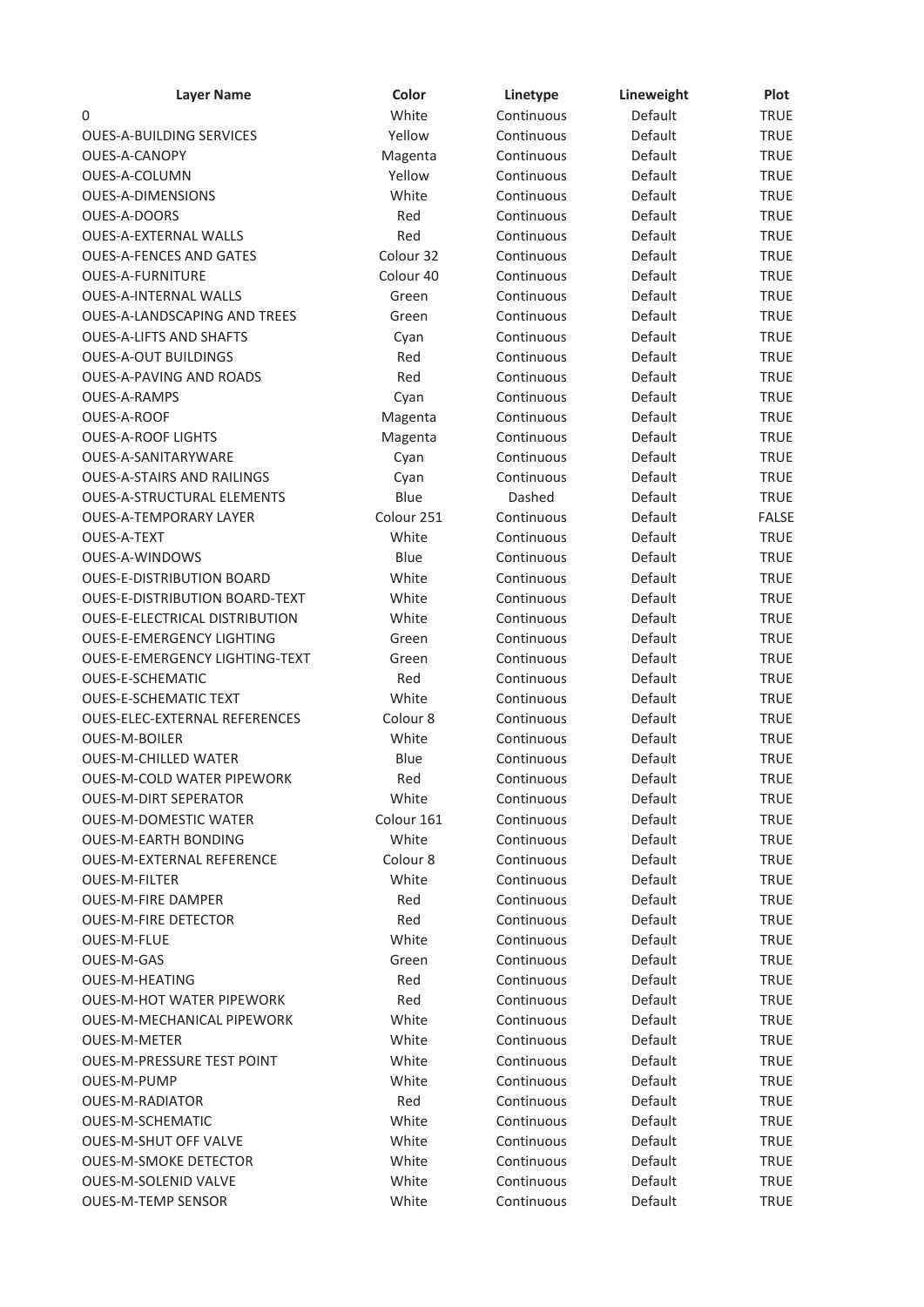| <b>OUES-M-TEXT</b>                   | White   | Continuous | Default | TRUE         |
|--------------------------------------|---------|------------|---------|--------------|
| <b>OUES-M-THERMOMETER</b>            | White   | Continuous | Default | <b>TRUE</b>  |
| <b>OUES-M-VALVE</b>                  | White   | Continuous | Default | <b>TRUE</b>  |
| <b>OUES-M-VENTILATION</b>            | White   | Continuous | Default | TRUE         |
| OUES-P-LAYOUT                        | White   | Continuous | Default | TRUE         |
| OUES-P-LAYOUT-REVISION               | White   | Continuous | Default | <b>TRUE</b>  |
| OUES-P-LAYOUT-TEXT                   | White   | Continuous | Default | TRUE         |
| <b>OUES-P-REVISION CLOUD</b>         | Cyan    | Continuous | Default | <b>TRUE</b>  |
| <b>OUES-P-VIEWPORT</b>               | Cyan    | Continuous | Default | <b>FALSE</b> |
| <b>OUES-S-ALLOCATION HATCH</b>       | White   | Continuous | Default | <b>TRUE</b>  |
| <b>OUES-S-GROSS EXTERNAL AREA</b>    | Magenta | Continuous | Default | <b>FALSE</b> |
| <b>OUES-S-GROSS INTERNAL AREA</b>    | Magenta | Continuous | Default | <b>FALSE</b> |
| OUES-S-ROOM AREA POLYLINE (NUA)      | Yellow  | Continuous | Default | <b>FALSE</b> |
| <b>OUES-S-SPACE AREA</b>             | White   | Continuous | Default | TRUE         |
| <b>OUES-S-SPACE CODE</b>             | White   | Continuous | Default | TRUE         |
| <b>OUES-S-SPACE NAME</b>             | Cyan    | Continuous | Default | <b>TRUE</b>  |
| <b>OUES-S-TEXT</b>                   | White   | Continuous | Default | <b>TRUE</b>  |
| <b>OUES-S-VIRTUAL BOUNDARY LINES</b> | White   | Dashed     | Default | TRUE         |
|                                      |         |            |         |              |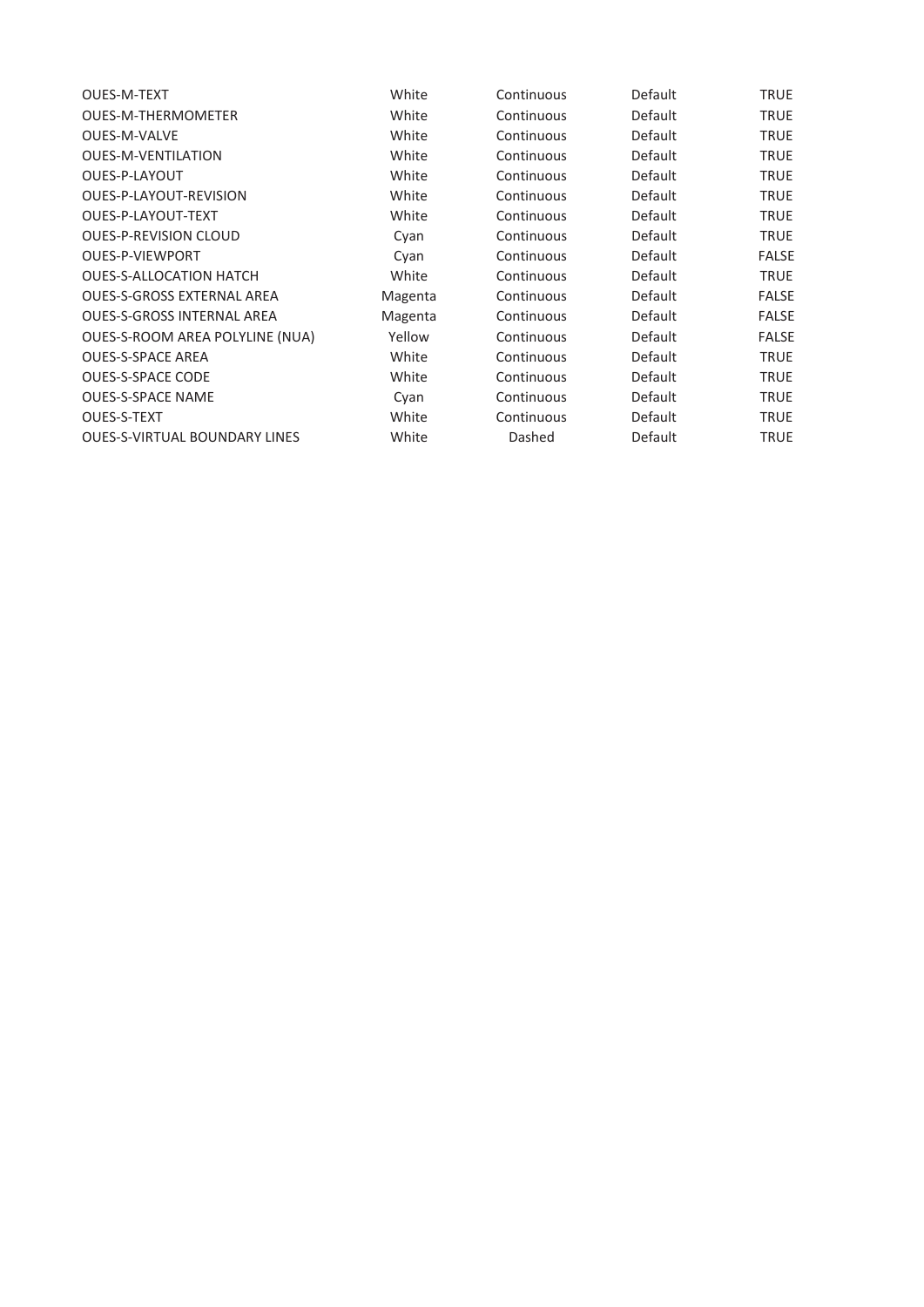<span id="page-16-0"></span>**Appendix 2 – OUES Standard Symbols**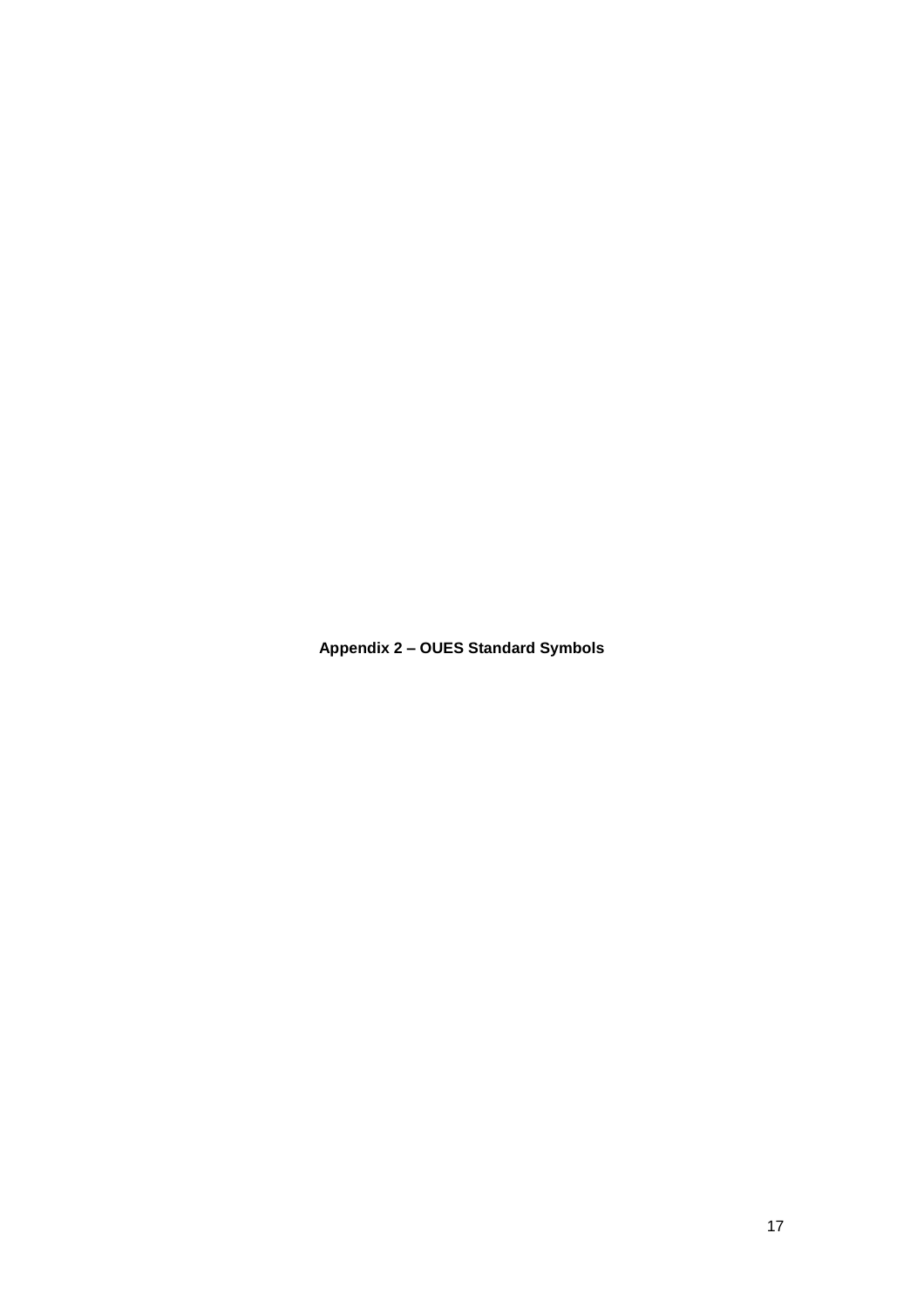| ൧഻                       | 1 GANG SOCKET OUTLET<br>N RATING (IF NOT 13A)<br>P No. OF POLES<br>SUITABLY ANNOTATED                                                     |                            | S.P. 1 WAY CEILING PULL CORD SWITCH.                                                                                                                    |   |
|--------------------------|-------------------------------------------------------------------------------------------------------------------------------------------|----------------------------|---------------------------------------------------------------------------------------------------------------------------------------------------------|---|
|                          | NOTE: ALL SOCKET OUTLETS TO BE SINTCHED<br>UNLESS SHOWN OTHERWISE                                                                         |                            | S.P. 2 WAY CEILING PULL CORD SWITCH.                                                                                                                    |   |
| δ                        | 13A 1 GANG SIMTCHED SOCKET OUTLET                                                                                                         |                            | DIMMER LIGHT SWITCH.                                                                                                                                    |   |
| $\mathbb{A}^2$           | 13A 2 GANG SIMTCHED SOCKET OUTLET                                                                                                         | "                          | S.P. 1 WAY LIGHT SWITCH (N = No GANGS).                                                                                                                 |   |
| ፈ                        | ELECTRAK SOCKET OUTLET                                                                                                                    | J                          | S.P. 2 WAY LIGHT SWITCH.                                                                                                                                |   |
| A                        | RCD SOCKET OUTLET                                                                                                                         | ✔                          | S.P. INTERMEDIATE LIGHT SWITCH.                                                                                                                         |   |
| ۳,                       | EXTRA LOW VOLTAGE SOCKET OUTLET                                                                                                           | ≪ D.P.                     | D.P. 1 WAY LIGHT SWITCH.                                                                                                                                |   |
| Л                        | 13A SWITCHED FUSED CONNECTION UNIT (FCU)                                                                                                  | ∝                          | KEY OPERATED LIGHT SWITCH.                                                                                                                              |   |
| Δ                        | 13A UNSWITCHED FCU                                                                                                                        | ๔ฃ                         | TIME DELAYED LIGHT SWITCH.                                                                                                                              |   |
| ж                        | 13A SWITCHED FOU WITH FLEX OUTLET                                                                                                         | $^{\left( \cdot \right) }$ | LIGHTING POINT (A = SCHEDULE REFERENCE).                                                                                                                |   |
| ж                        | 13A UNSWITCHED FCU WITH FLEX OUTLET                                                                                                       | (A)                        | LIGHTING POINT WALL MOUNTED (A =<br>SCHEDULE REFERENCE).                                                                                                |   |
|                          | FLEX OUTLET                                                                                                                               | E                          | MAINS/BATTERY SELF CONTAINED EMERGENCY<br>LUMINARE (A = SCHEDULE REFERENCE).                                                                            |   |
|                          | 16A SWITCHED INTERLOCKED SOCKET OUTLET                                                                                                    | $\mathbf{E}$               | PHOTO ELECTRIC CELL.                                                                                                                                    |   |
| 30 HH                    | SWITCH RATED AS INDICATED AND GIVING No OF<br>POLES. eg 3 POLE 30A SWITCH.                                                                | N                          | FLUORESCENT TUBE LUMINAIRE<br>(A = SCHEDULE REFERENCE).                                                                                                 |   |
| 30 ##                    | AS ABOVE BUT SF INDICATES SIMITCH FUSE. eg<br>4 POLE 60A SWITCH FUSE.                                                                     | ٨                          | FLUORESCENT TWIN TUBE LUMINARE<br>(A = SCHEDULE REFERENCE).                                                                                             |   |
| <b>FS</b><br>回#          | AS ABOVE BUT FS INDICATES<br>FUSE SWITCH                                                                                                  | $\mathbf{v}$               | FLUORESCENT THREE TUBE LUMINAIRE<br>(A = SCHEDULE REFERENCE).                                                                                           | ſ |
| MCCB<br>30 <sub>th</sub> | AS ABOVE BUT MCCB INDICATES<br>MOULDED CASE CIRCUIT BREAKER<br><b>COMPLETE WITH ENCLOSURE</b>                                             |                            |                                                                                                                                                         |   |
| MCD<br>30 ##             | AS ABOVE BUT MCB INDICATES<br>NITURE CIRCUIT BREAKER<br><b>COMPLETE WITH ENCLOSURE</b>                                                    | Ε                          | FLUORESCENT TUBE LUMINAIRE MAINS/<br>BATTERY SELF CONTAINED EMERGENCY<br>(A = SCHEDULE REFERENCE).                                                      |   |
| H۳                       | CONTACTOR N = No OF POLES                                                                                                                 |                            | LIGHTING SWITCH LINES                                                                                                                                   |   |
|                          | <b>DISTRIBUTION BOARD</b>                                                                                                                 |                            | <b>LIGHTING CIRCUITRY LINES</b><br><b>WITH CIRCUIT No.s</b>                                                                                             |   |
| ਵ                        | MAIN DISTRIBUTION BOARD                                                                                                                   |                            | <b>REFER TO Drg No. 400005</b>                                                                                                                          |   |
|                          | DBs TO BE LOCKABLE WITH INTEGRAL<br><b>ISOLATOR ON ALL POLES</b><br>LABELLED WITH DESIGNATION AND SOURCE<br><b>COMPLETE WITH SCHEDULE</b> | PP<br>Е                    | POWER PACK<br>E. EMERGENCY LIGHTING REMOTE                                                                                                              |   |
| ቶ                        | <b>EMERGENCY LOCK OFF STOP BUTTON</b>                                                                                                     |                            | CONDUIT ABOVE FLOOR.                                                                                                                                    |   |
| $\mathbf{c}$             | COOKER CONTROL UNIT WITH COOKER<br>CONNECTION UNIT AT LOW LEVEL.                                                                          |                            | CONDUIT BELOW FLOOR OR IN TRENCH.                                                                                                                       |   |
| O)                       | <b>WATER HEATER.</b>                                                                                                                      |                            | <b>CONDUIT RISE.</b><br>О                                                                                                                               |   |
|                          | FAN CONTROLLER.                                                                                                                           |                            | CONDUIT DROP.                                                                                                                                           |   |
| RCD                      | RESIDUAL CURRENT DEVICE                                                                                                                   | 새                          |                                                                                                                                                         |   |
| ≏                        | MAIN EARTH BONDING POSITION.<br>INDICATING SIZE                                                                                           |                            | A = No OF CABLES<br>B = CORE SIZE FOR EACH CABLE<br>C = TOTAL NET CABLE WIDTH (1 LAYER) mm.<br>$D = TRAY$ width $mm$ .                                  |   |
| €                        | SUPPLEMENTARY EARTH BONDING POSITION.                                                                                                     | $rac{A}{C}$ <sup>B</sup>   | <b>CONDUIT</b>                                                                                                                                          |   |
| п                        | <b>EARTH BAR OR TERMINAL.</b>                                                                                                             |                            | A = No of cables<br>B = core size for each cable<br>C = conduit diameter mm.                                                                            |   |
| $ \mathbf{r} $           | TIME CLOCK.                                                                                                                               |                            | $D = MPE REFERENCE$ :-<br>L = LIGHTING<br>$P = POWER$<br>$R = R4010$                                                                                    |   |
|                          | POWER CIRCUITRY LINES<br><b>WITH CIRCUIT No.s</b><br><b>REFER TO Drg No. 400005</b>                                                       |                            | T = TELEPHONE                                                                                                                                           |   |
| R                        | RELAY                                                                                                                                     | 쀼                          | CABLE TRUNKING                                                                                                                                          |   |
|                          | 3 COMPARTMENT POWER/DATA/TELECOMS DADO<br>TRUNKING. SIZE INDICATED IN SPECIFICATION.                                                      |                            | A = No OF CABLES<br>B = CORE SIZE FOR EACH CABLE<br>C = TOTAL CABLE CSA mm.<br>D = No OF COMPARTMENTS<br>E x F TRUNKING WIDTH x DEPTH<br>mm, POWER ONLY |   |

| $\blacksquare$ | AUTOMATIC FIRE ALARM CONTROL PANEL.                                                    | ∞    | FAN OR MOTOR (DESCRIPTION TO BE NOTED).                                                 |
|----------------|----------------------------------------------------------------------------------------|------|-----------------------------------------------------------------------------------------|
| ு,             | AUTOWATIC FIRE ALARM CONTROL AND<br>INDICATION PANEL CONNECTED TO A<br>CENTRAL STATION | ( DO | DETECTOR OUTSIDE                                                                        |
| <del>⊊</del>   | FIRE ALARM BELL                                                                        |      |                                                                                         |
|                | FIRE ALARM INDICATOR LIGHT                                                             | DW   | DETECTOR WATER                                                                          |
| (M)            | HEAT DETECTOR                                                                          | DR   | DETECTOR ROOM                                                                           |
|                | $F = FIXED$<br>R = RATE OF RISE                                                        |      |                                                                                         |
| $(\vee)$       | SMOKE DETECTOR                                                                         | Ŧ    | THERMOSTAT.                                                                             |
|                | <b>THE CONSATION<br/>P = PHOTO-ELECTRIC<br/>C = COMBINATION I/P<br/>B = BEAMS</b>      |      | <b>MOTOR STARTER</b>                                                                    |
| ത              | <b>REMOTE INDICATION</b>                                                               | V    | <b><i>VALVE</i></b>                                                                     |
| Gе             | SPECIAL FIRE ALARM SOUNDER FOR<br>USE IN ANIMAL HOUSES.                                |      |                                                                                         |
| ⊚              | FIRE ALARM BREAK GLASS UNIT                                                            | MCP  | MECHANICAL SERVICES CONTROL PANEL WITH<br>INTEGRAL DOOR INTERLOCKED SWITCH ON ALL POLES |
|                | FIRE ALARM DOOR HOLDER                                                                 |      |                                                                                         |
| ( ∙            | VISUAL WARNING DEVICE                                                                  |      |                                                                                         |
| Đ              | (a)<br>FIRE DAMPER OPERATED BY SMOKE DETECTOR                                          |      |                                                                                         |
| PP<br>н        | Power Pack<br>H. Door Holder<br>L. Door Lock                                           |      |                                                                                         |
| ⊲              | PIR DETECTOR (SECURITY)                                                                |      |                                                                                         |
| ◎              | PUSH BUTTON                                                                            |      |                                                                                         |
| ଋ              | BELL                                                                                   |      |                                                                                         |
| Σ              | <b>BUZZER</b>                                                                          |      |                                                                                         |
| ⊛              | PUSH BUTTON                                                                            |      |                                                                                         |
| <u>CO.</u>     | <b>TRANSFORMER</b>                                                                     |      |                                                                                         |
|                | TELEPHONE CONNECTION SOCKET                                                            |      |                                                                                         |
|                | DATA CONNECTION SOCKET                                                                 |      |                                                                                         |
| τ              | DATA CONNECTION SOCKET - ETHERNET                                                      |      |                                                                                         |
| ▲<br>G         | DATA CONNECTION SOCKET - GANDALF                                                       |      |                                                                                         |
|                | <b>LS</b> LOUDSPEAKER POINT                                                            |      |                                                                                         |
| гк             | <b>MICROPHONE</b>                                                                      |      |                                                                                         |
| Y              | AERIAL ANNOTATED AS NECESSARY og F.M.                                                  |      |                                                                                         |
| Ю              | TV MONITOR                                                                             |      |                                                                                         |
| D.             | DOOR LOCK                                                                              |      |                                                                                         |
| ᄜ              | telephone cti connection block<br>N = Number of ways                                   |      |                                                                                         |
| Ш              | DOOR INTERCOM UNIT                                                                     |      |                                                                                         |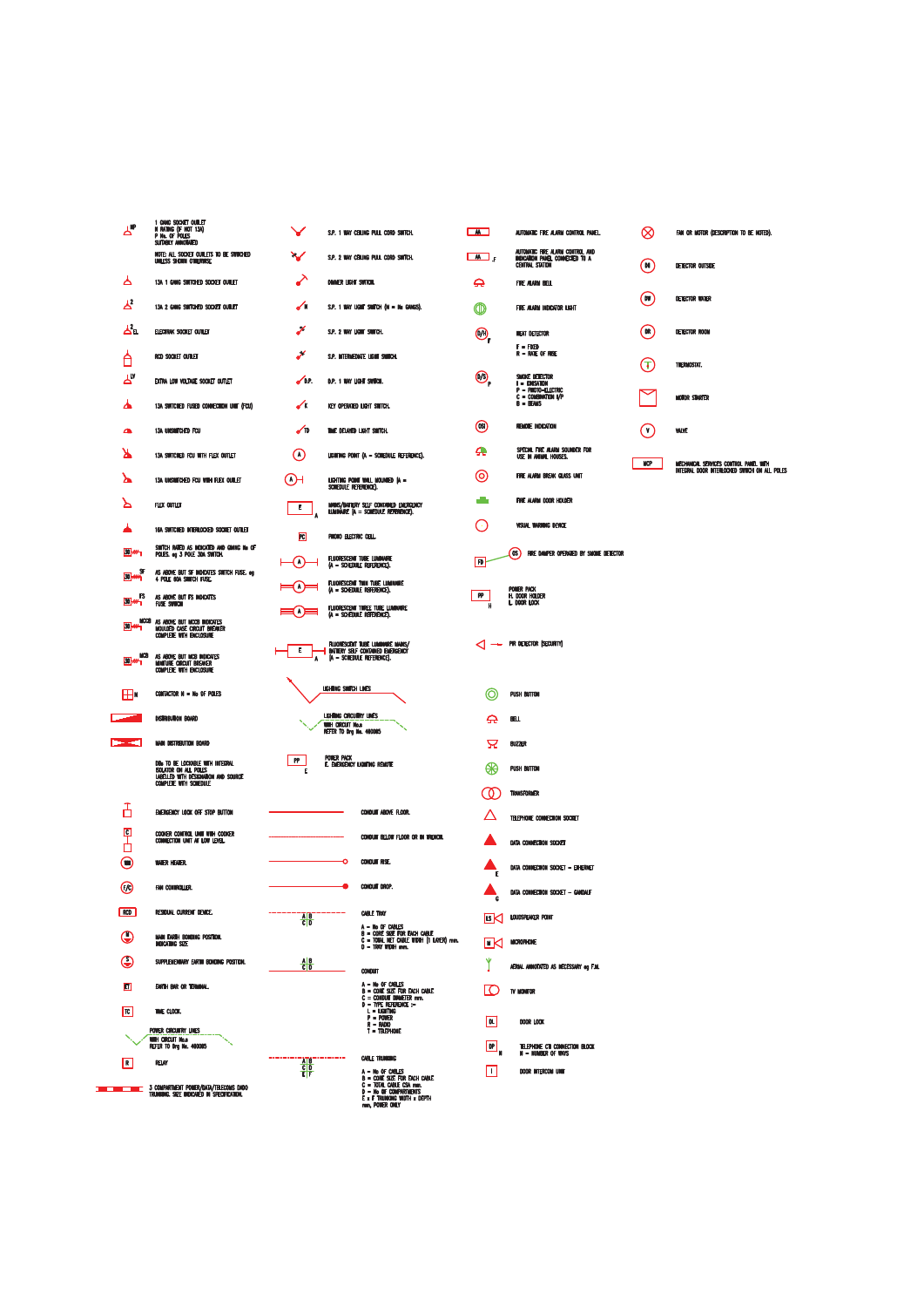





PUMPS TWIN







AAV<br>**©** AUTOMATIC AIR VENT

NON RETURN VALVE



 $\sum\limits_{\Delta}^{\text{NRV}}$ 

X. 4 WAY VALVE

K SAFETY VALVE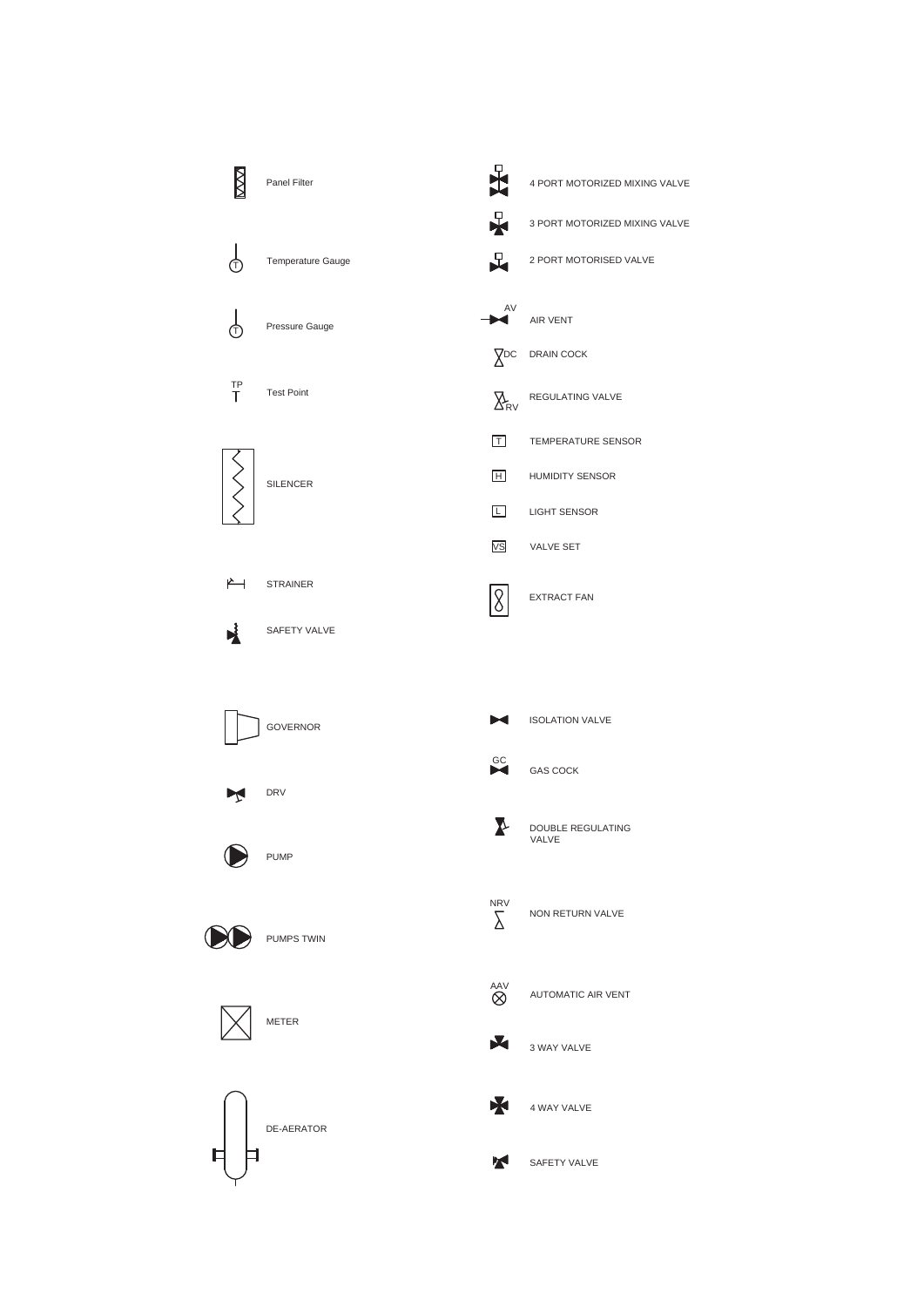<span id="page-19-0"></span>**Appendix 3 – OUES Space Numbering Procedure v1.1**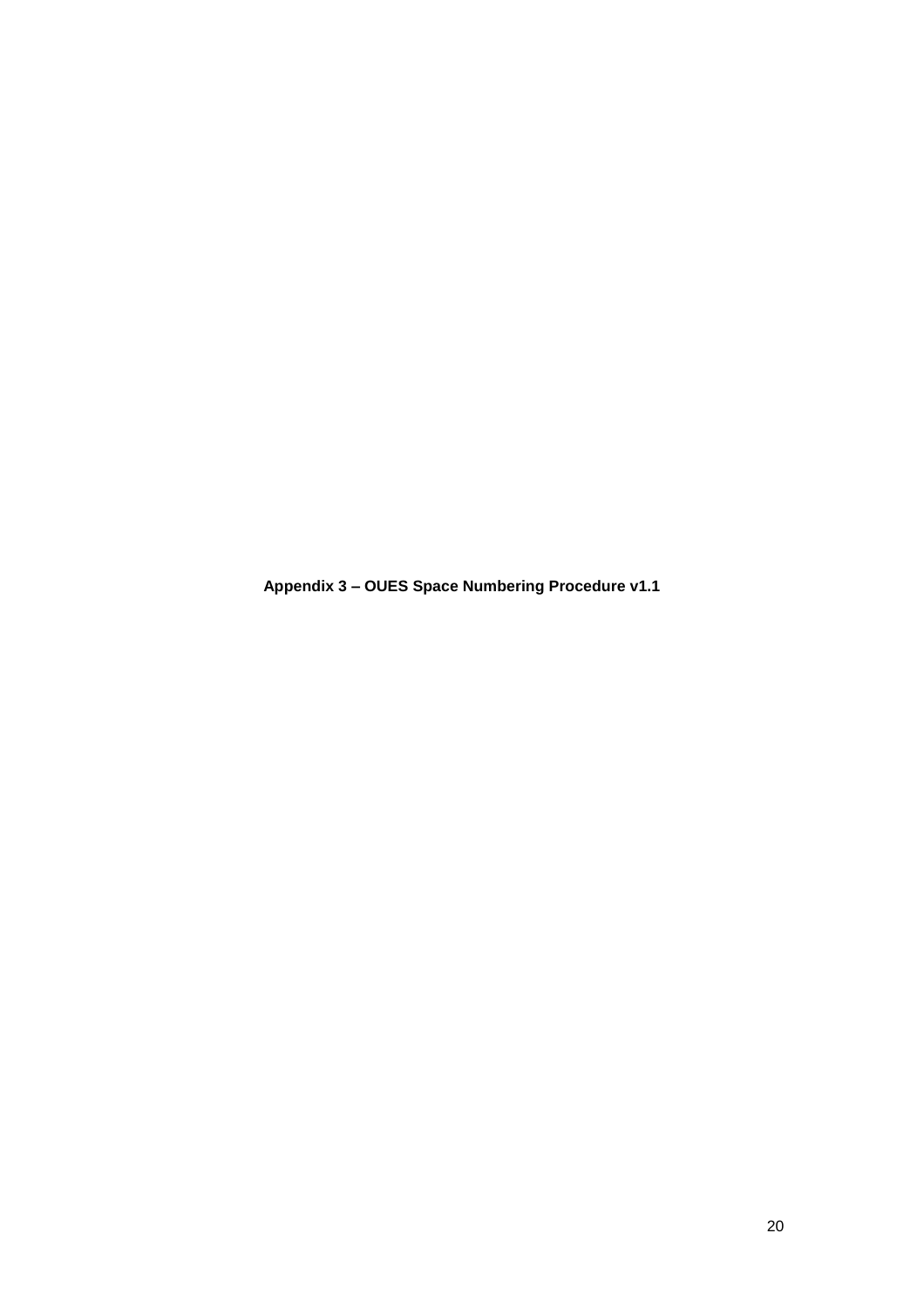University of Oxford

**Estates Services Space, Options and Information Team**

**PROCEDURE NOTE**



## **Space Numbering**

The University has a standardised space numbering system which is used to identify all spaces within a building. This includes all rooms whether occupied or not, riser spaces, lifts, circulation and so on.

The purpose of space numbering are numerous, but include:

- Consistent numbering protocols, which are standard across the Functional Estate;
- Allows the location of any faults/repairs issued to be readily identified;
- Ensures that spaces within buildings are individually and uniquely recorded on the University's property database allowing for proper calculation of space charging, reporting on the estate to funding bodies and so on;
- Consistent labelling in line with M&E requirements;
- Appropriate address allocation for fire alarm systems, electrical services, asbestos records, etc.

There is an agreed convention for labelling room numbers. This is in the form 'xxx.yy.zz', where 'xxx' is the building number, 'yy' the floor reference and 'zz' the space number. Building numbers are unique to each building and are available on request from the Space, Options and Information team (SOI). The ground floor of the building is usually designated as level '00', with the next floor up level '10' etc. Intermediate numbers are used for mezzanine or intermediate floor levels. Basement levels are usually designated as level 'B1', 'B2', etc.

A specific logic has been established for the sequence of numbering spaces on each floor. The aim is to assist those looking for a space within the building. This can cause confusion for those trying to label spaces, so it is for this reason any space numbering must be discussed with and approved by SOI.

The early identification of space numbers is to be encouraged. By scheme/feasibility design stage it is assumed that layouts will be sufficiently developed/finalised to allow for the allocation of space numbers. At this stage contact must be made with SOI to arrange for the latest floor plans to be sent; allowing sufficient time for the allocation/alteration of space numbering to be completed by SOI.

Departments often wish to impose their own room and floor numbering systems. Whilst this is not actively encouraged, such systems may be adopted in parallel with the University's own system. However, the University's system cannot be replaced by the Departmental system and the University's space numbers will be expected to be used in all communications. If a separate numbering system is adopted, SOI must be informed to allow recording against the University space numbers.

It is expected that University room numbers will be marked on doors leading to the numbered space. Where Departments do not wish to carry the number on room signage, it is expected that the number will be signified elsewhere on the door in a permanent way, e.g. it is suggested that a metal disc bearing the room number is provided at the top corner of the door on the opening edge. The costs of providing door number tags are to be borne by the project in the case of new build and major refurbishment projects.

For further information on Building or Space Numbering contact:

**Space, Options and Information Team** 01865 (2)8080 cad@admin.ox.ac.uk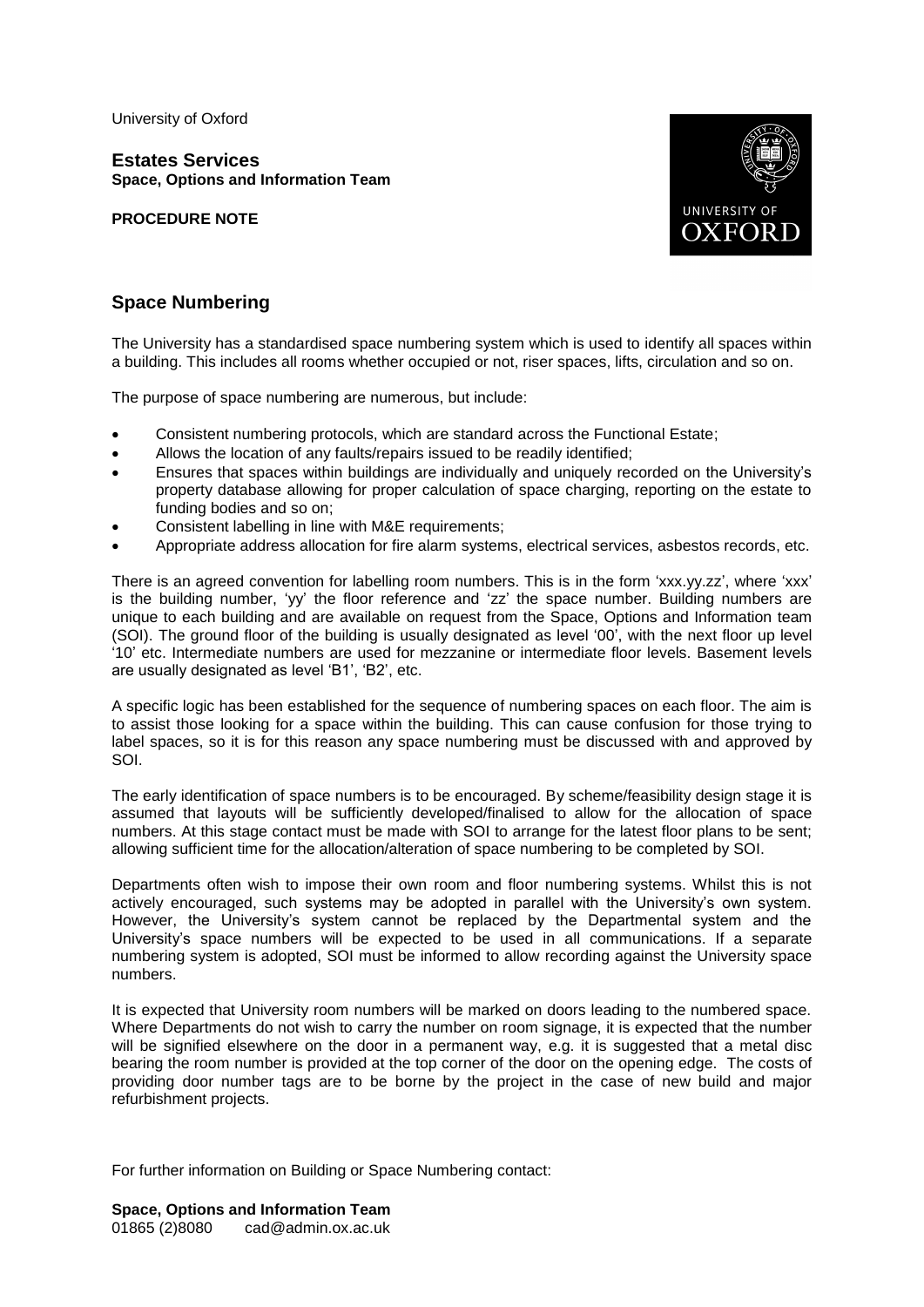<span id="page-21-0"></span>**Appendix 4 – Responsibility Matrix**